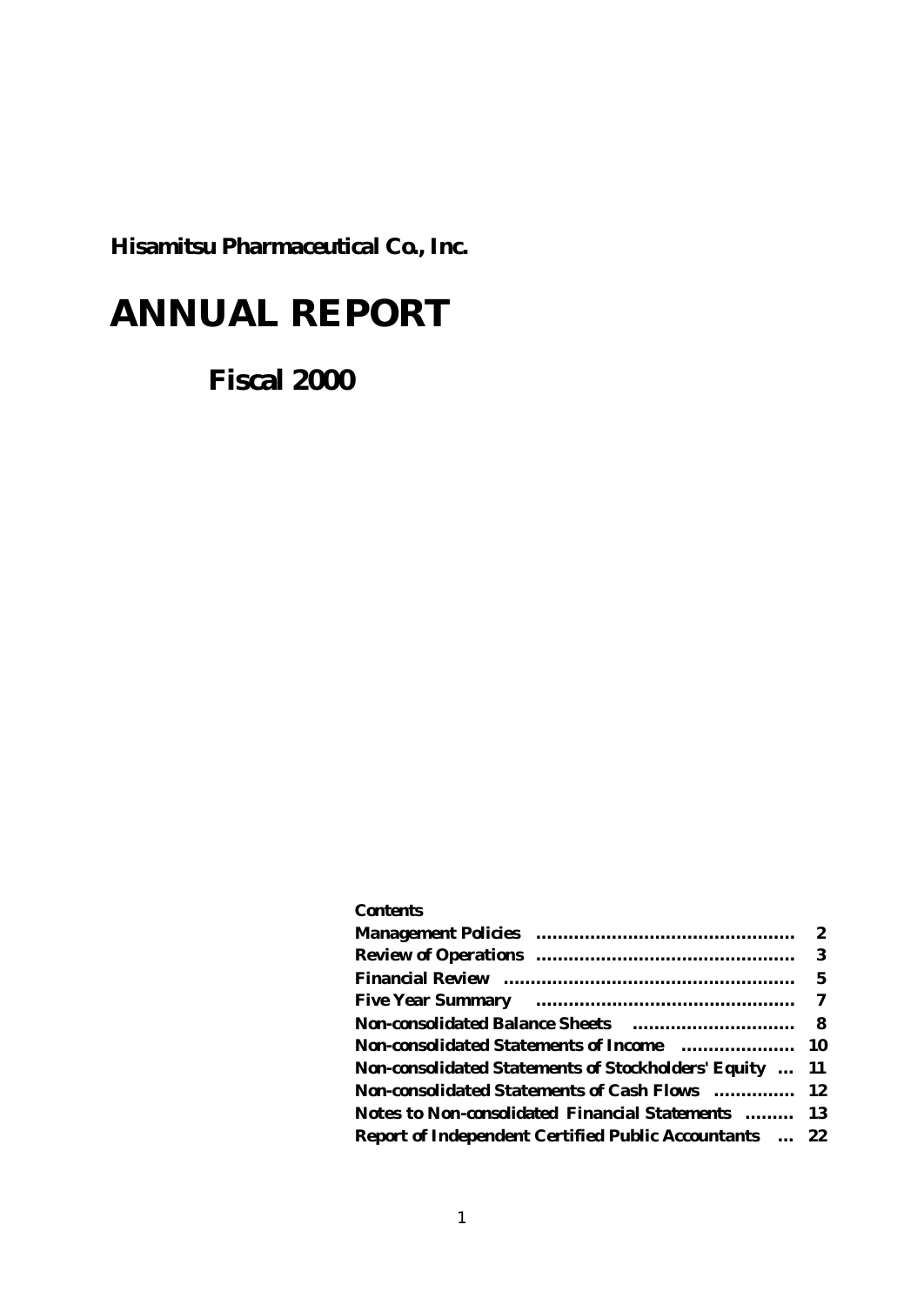# **Management Policies**

### **(1) Fundamental Management Policies**

 Throughout its history, Hisamitsu Pharmaceutical Co., Inc. (the Company) has been aiming at being "a company which devotes itself to better health for people" adhering to its philosophy, "Customers First".

## **(2) Fundamental Profit Sharing Policy**

 The Company maintains a fundamental policy of rewarding stockholders with stable dividends, and at a new phase of business, it adds either special or commemoration dividends

to regular dividends to distribute profits to stockholders. The Company uses its internal reserves principally for investments in research and development  $(R & D)$ , strengthening sales, expanding production facilities and developing overseas business activities.

 The Company declared cash dividends of ¥10.00 per share for the current year, which is the same amount as the previous year, considering further enhancement of management, further development of business and necessary internal reserves, in addition to the difficult operating conditions surrounding the Company.

### **(3) Medium-range Strategies**

 The Company intends to become a pharmaceutical company oriented toward its own R & D in its own way, aggressively trying to create new pharmaceuticals and pharmaceutical preparations through transdermal therapeutic system (TTS) studies.

 The Company's medium-range strategies are to increase cash flows from operating activities through the active development of domestic sales activities of existing transdermal analgesic and anti-inflammatory products for ethical use and over-the-counter (OTC) use and

to build up future assets through  $R \& D$  activities of new transdermal pharmaceuticals for topical use and systemic use as well as through the global development of the Company's brand including trade marks, manufacturing technology and quality control.

 Through these activities, the Company sets its medium-range goal in management to keep return on equity (ROE) more than 10%.

#### **(4) Measures for Enhancing Corporate Governance**

 The Company, aiming to improve its corporate governance scheme, is clearly dividing the inherent functions of its board of directors into two, that is, the decision-making and supervising function and the business-executing function to promote quicker decision-making

as well as to clarify the authority and responsibility of the board of directors.

 Additionally, the Company is actively promoting personnel changes to nurture its staff and to activate its organization as well as to heighten the degree of organizational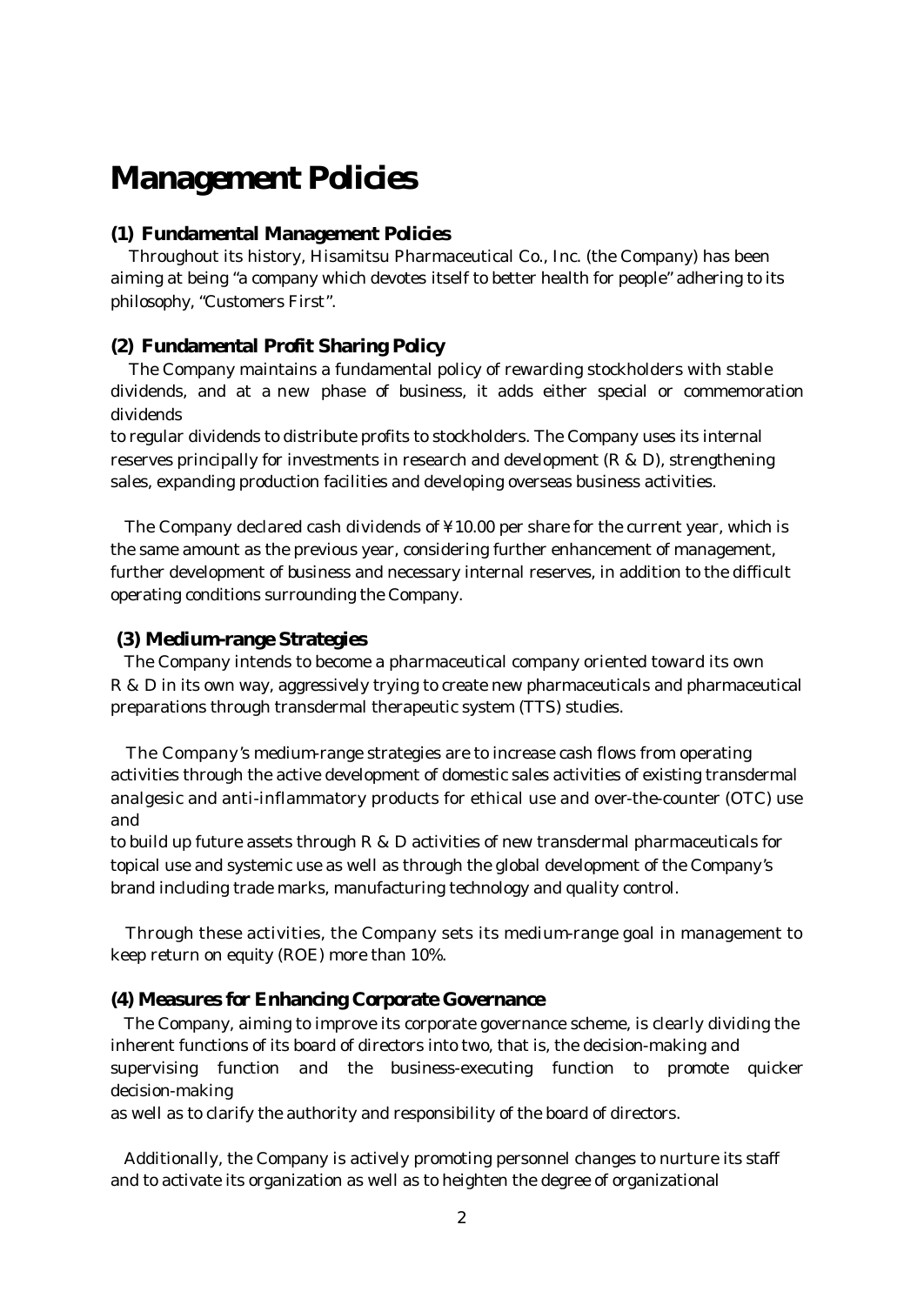transparency.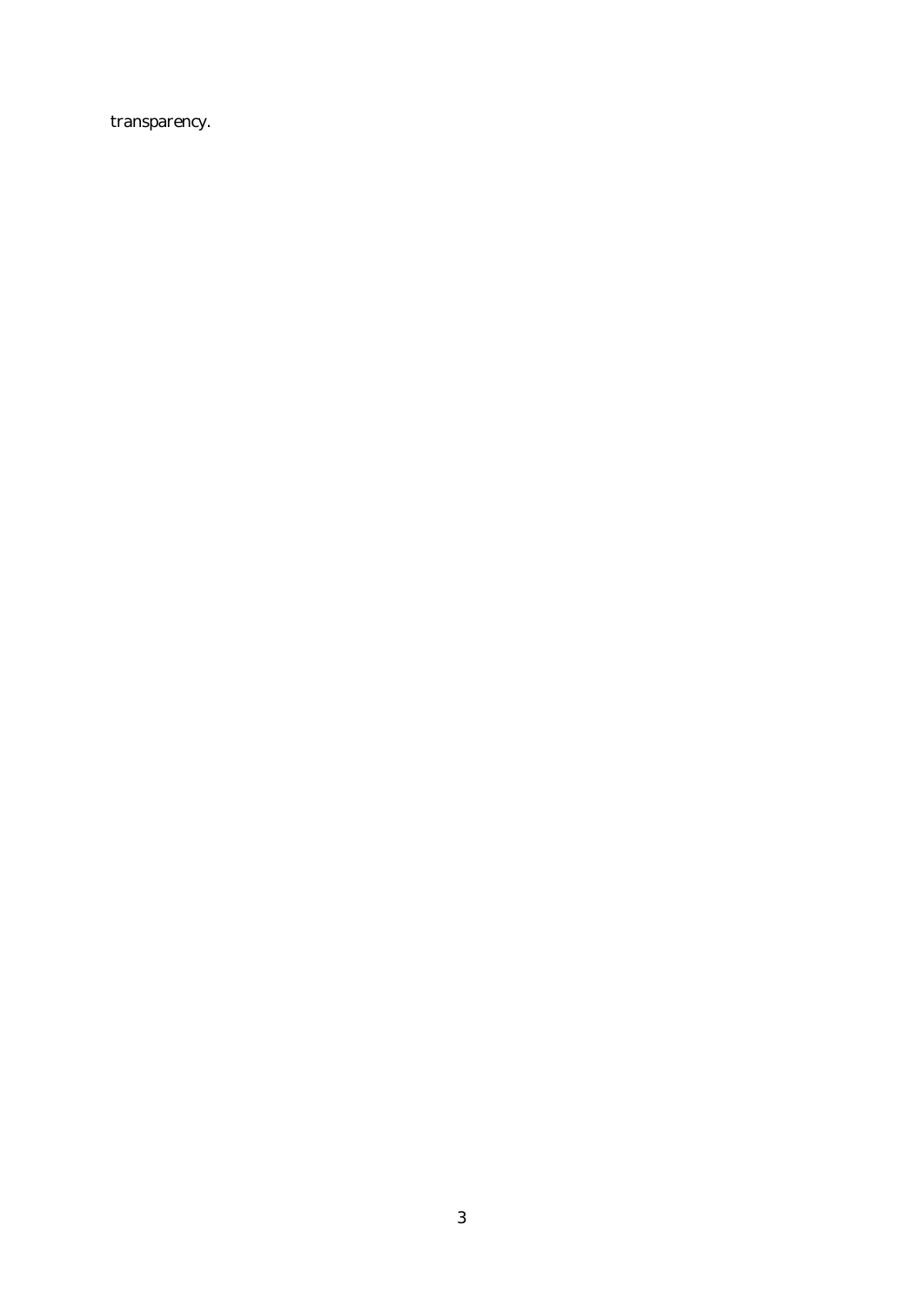# **Review of Operations**

## **(1) Overview of Fiscal 2000 ended February 29, 2000**

 During the year ended February 29, 2000, there has been no reduction in pharmaceutical reimbursement prices under the National Health Insurance (NHI) system which the Government implemented in the three previous years. But nationwide there were lively deliberations on extensive reforms to the NHI system, including the NHI pharmaceutical reimbursement price system and the Company has, therefore, faced very unsettled operating conditions.

 Against this harsh situation, the Company has been active in every operating field. With respect to ethical pharmaceuticals, the Company's medical representatives developed pharmaceutical information activities primarily focussing on topical analgesic and antiinflammatory pharmaceuticals to properly meet the needs of medical institutions. Of these pharmaceuticals, the Company especially promoted aggressive gathering and disseminating of pharmaceutical information about MOHRUS TAPE, a transdermal patch, and MOHRUS, a transdermal gel patch.

 Regarding over-the-counter (OTC) products, the Company also promoted sales activities concentrating on topical analgesic and anti-inflammatory pharmaceuticals despite the stagnant market reflecting flat personal consumption. Additionally, the Company attempted to steadily penetrate the cosmetic market for facial packs, to which the Company's own transdermal technology has been applied. The Company launched LIFECELLA ORANGE MASK and LIFECELLA ESTE MASK in April and October last year, respectively, to have a large assortment of facial packs as well as to cultivate new consumers. Also in October, the Company introduced onto the OTC market HISAMITSU KAYUMIDOME SPRAY, a medicine to relieve itching, and promoted its quick acceptance in the OTC market.

 The Company primarily oriented its R & D activities toward creating new transdermal preparations, making steady progress on a long series of fundamental and applied studies. In

October last year, the Company succeeded in receiving manufacturing approval and a license for ESTRANA, a transdermal estradiol patch for treating menopause, which had been jointly developed with Novartis Pharma K.K.

 In order to improve production efficiency and product quality, the Company enhanced and restructured its manufacturing facilities. In December last year, the Company's Kyushu Head Office and Tosu Plant acquired "ISO 14001" certification, which is an International Standard of the Environmental Management System.

 Additionally, the Company endeavored to elevate the efficiency of its overall management as well as to improve the results of operations.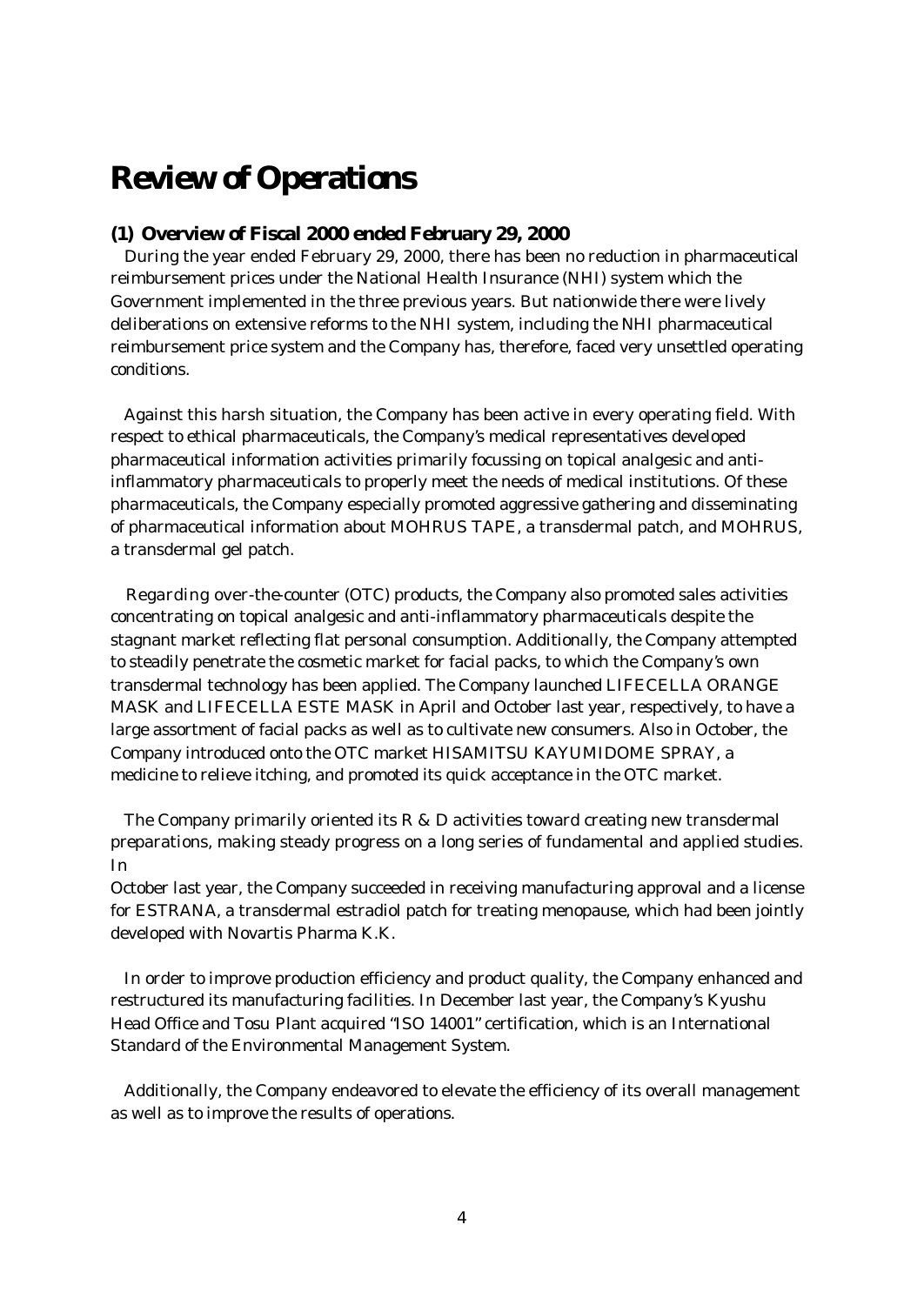As a result, the total net sales of the Company for fiscal 2000 ended February 29, 2000 amounted to ¥54,627 million (\$501,165 thousand), an 11.2% increase over the previous year. Operating income increased 12.7% over the previous year to ¥11,185 million (\$102,615 thousand), and net income rose 15.6% to ¥4,478 million (\$41,083 thousand).

## **(2) Outlook for Fiscal 2001 ending February 28, 2001**

 With respect to ethical pharmaceuticals, in April 2000, the Government executed a cut in pharmaceutical reimbursement prices averaging 7.0% across the industry, and it is anticipated that the domestic ethical pharmaceutical market will drastically shrink, depending on the trend of future reforms to the NHI pharmaceutical reimbursement price system. Under these unprecedented serious circumstances, the Company will aggressively continue providing pharmaceutical information to medical institutions and try to create new transdermal preparations to exactly meet medical needs.

 Although the domestic OTC market has long been in a slump, the Company will actively promote increased sales of OTC products as well as develop new OTC products properly meeting the needs and concerns of its customers.

 Regarding overseas sales development, the Company's International Business Department will play an important role in the global development of the Company's brand including trade marks, manufacturing technology and quality control of products.

 In order to promote global environmental protection, the Company intends to get "ISO 14001" certification for the Utsunomiya Plant following the Kyushu Head Office and Tosu Plant.

 The Company, being fully aware of its responsibility as a pharmaceutical enterprise, will devote itself to improve its business performance through the strengthening of its sales, increasing productivity, speedier  $R & D$  activities, streamlining of management and building up of its corporate constitution.

 At the board of directors' meeting held on February 24, 2000, the Company resolved to acquire and retire 800 thousand shares of par value common stock out of profits within the limited total amount of ¥1,500 million by the time of the 2000 annual meeting of stockholders

to be held on May 25, 2000. Subsequently, the Company purchased 605 thousand shares of common stock for a total amount of ¥974 million (\$8,936 thousand) from the stock market and retired them.

 It is too early to predict the non-consolidated results of operations for the next year ending

February 28, 2001, but the Company expects, in the absence of unforeseen circumstances, net

sales of ¥60,200 million and net income of ¥5,300 million, and will declare cash dividends of ¥10.00 per share, which is the same as for the current year.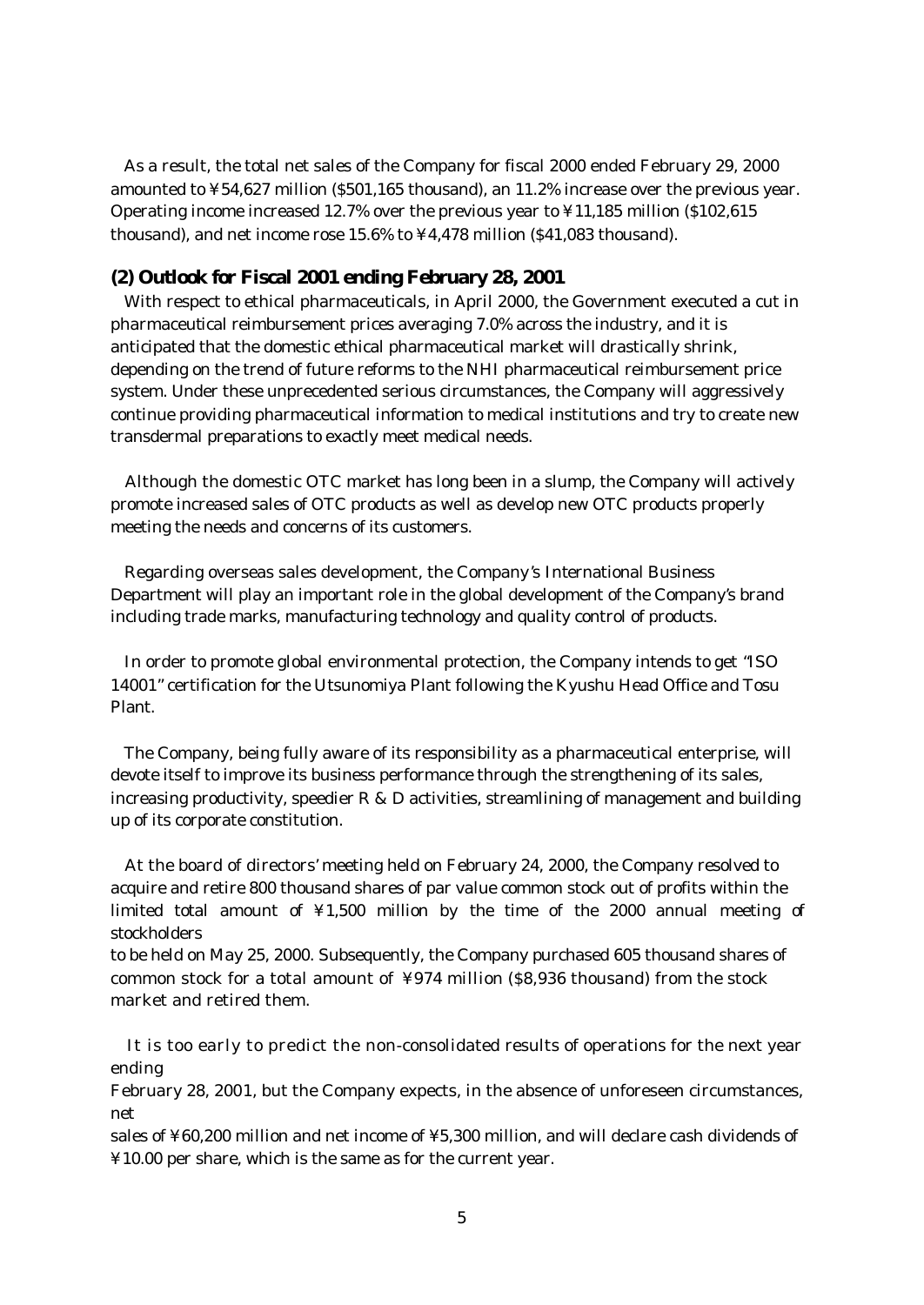# **Financial Review**

## **Results of Operations**

 Although the Company has faced very unsettled operating conditions during fiscal 2000, ended February 29, 2000, it has been active in every operating field in order to further improve its business performance. As a result, net sales recorded a new high for the Company of ¥54,627 million (\$501,165 thousand), a 11.2% increase over the previous year.

 Briefly speaking, the record sales of the Company were principally due to the markedly increased sales of such products for ethical use as MOHRUS TAPE, a ketoprofen patch, and MOHRUS, a ketoprofen gel patch. During the year under review, the Company successfully launched LIFECELLA ORANGE MASK and LIFECELLA ESTE MASK, facial sheet packs, onto the cosmetic market and HISAMITSU KAYUMIDOME SPRAY, an anti-itching spray, onto the over-the-counter pharmaceutical market as well as ESTRANA, an estradiol patch for treating menopause, onto the ethical pharmaceutical market. The total sales of these new products also made a large contribution to the markedly increased net sales of the Company.

Cost of sales increased  $4.8\%$  over the previous year to  $\frac{1}{2}16,669$  million \$152,927 thousand), whereas cost of sales as a percentage of net sales declined to 30.5%. This figure was 1.9% lower than the previous year of 32.4%, principally reflecting the markedly increased net sales.

 Selling, general and administrative expenses climbed 16.0% to ¥21,848 million  $(8200, 440$  thousand), principally due to the increased selling expenses. R & D expenses also rose 10.5% to  $\frac{1}{4}$ ,925 million (\$45,183 thousand), and the ratio of R & D expenses to net sales was 9.0%, which was approximately equal to the previous year (9.1%).

 Operating income, despite the overall increases in costs and expenses, rose 12.7% to ¥11,185 million (\$102,615 thousand), principally reflecting the markedly increased net sales.

 Other expenses, net of other income, sharply fell 21.3% to ¥1,397 million (\$12,816 thousand), primarily as the result of a significant decrease in loss on sales of securities.

 Income before income taxes jumped 20.1% to ¥9,788 million (\$89,799 thousand), and income taxes also jumped 24.2% to ¥5,310 million (\$48,716 thousand), leaving net income of ¥4,478 million (\$41,083 thousand), a 15.6% increase over the previous year. As a result, the effective tax rate was determined as 54.3%, which was higher than the previous year of 52.5%. Net income per share of common stock assuming dilution climbed 14.5% to ¥93.09 (\$0.854), and the Company paid its stockholders cash dividends per share of ¥10.00 (\$0.092).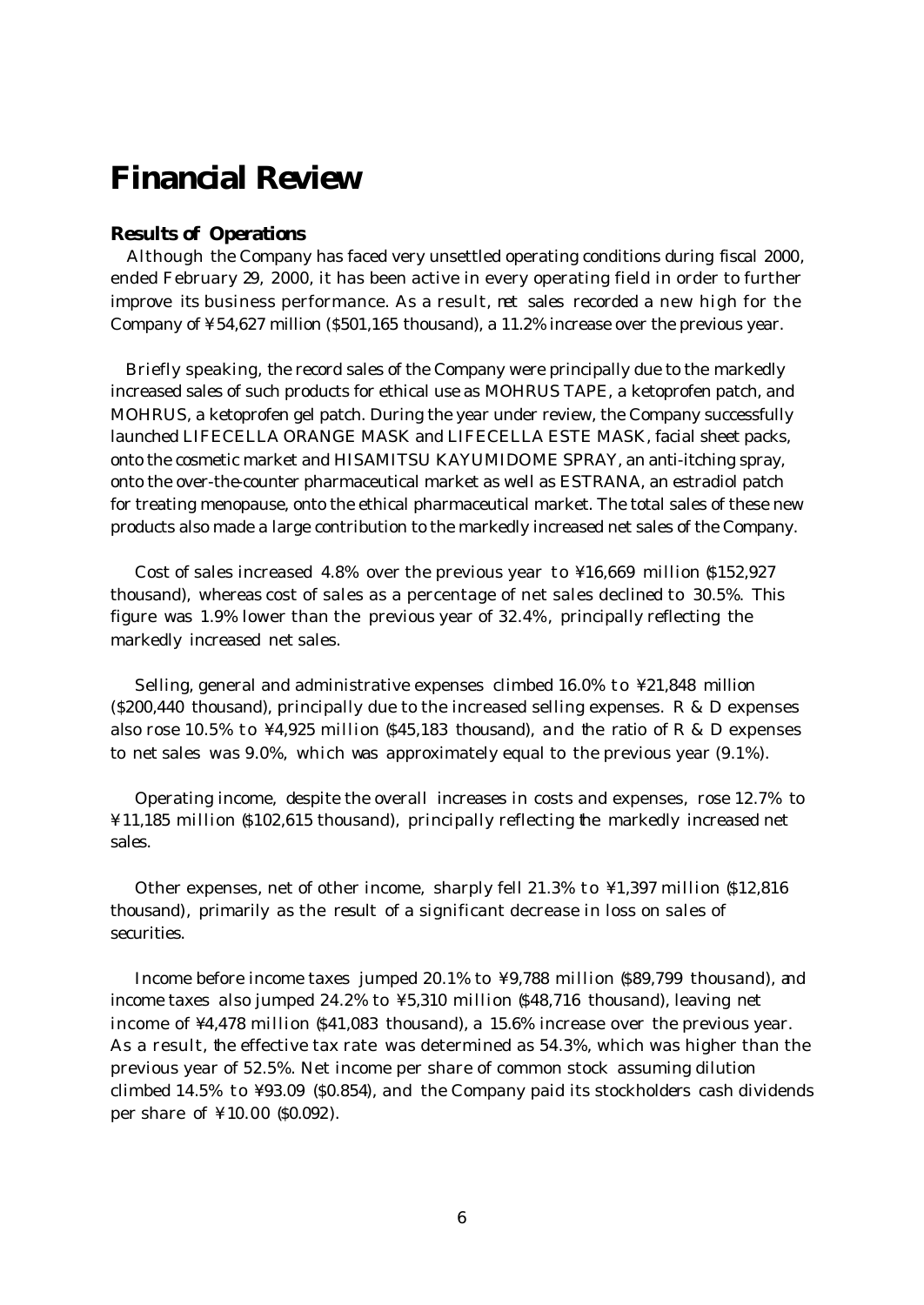### **Financial Position**

 At February 29, 2000, total assets amounted to ¥67,272 million (\$617,174 thousand), a 2.2% increase over the previous year end. Total current assets amounted to  $\text{\textsterling}29,851$ million (\$273,862 thousand), a 7.1% increase, primarily reflecting markedly increased cash and cash equivalents which fully covered significantly decreased notes and accounts receivable.

 Property, plant and equipment went down 2.5% to ¥31,341 million (\$287,532 thousand), whereas investments and non-current receivables went up 3.9% to ¥6,080 million (\$55,780 thousand).

 Total current liabilities increased 16.3% to ¥20,533 million (\$188,376 thousand), principally as the result of marked increases in long-term debt due within one year, accounts payable and income taxes payable.

Long-term debt due after one year sharply dropped 84.7% to ¥994 million \$9.119 thousand). This drop was mainly due to entering into a debt assumption agreement with the Mitsubishi Trust and Banking Corporation, paying the necessary amounts for redemption and interest payments on such bonds as Deutsche Mark guaranteed notes due 2000 and unsecured 1.0% bonds due 2001, as well as to transferring the current portion of long-term debt to current liabilities.

 Total stockholders' equity grew 10.7% to ¥42,589 million (\$390,725 thousand), primarily reflecting the overall increases in retained earnings. This growth significantly improved the ratio of stockholders' equity to total assets of 63.3%, as compared with the previous year end of 58.4%.

#### **Cash Flows**

 Net cash provided by operating activities suddenly rose 82.2% to ¥11,587 million (\$106,303 thousand), compared to cash provided by operating activities in the previous year of ¥6,359 million.

 Investing activities used net cash of ¥3,566 million (\$32,716 thousand), a 20.0% decrease from the previous year of ¥4,455 million, primarily reflecting a marked decrease in capital expenditures, an increase in investments in marketable securities and a significant increase in proceeds from sales of marketable securities.

Financing activities consumed net cash of ¥4,341 million (\$39,825 thousand), a 103.8% increase, compared to cash used by financing activities in the previous year of ¥2,130 million. This increase principally resulted from increased repayment of long-term debt.

 In consequence, cash and cash equivalents during the year rose ¥3,680 million (\$33,762 thousand), resulting in cash and cash equivalents at the end of the year of ¥5,631 million (\$51,661 thousand).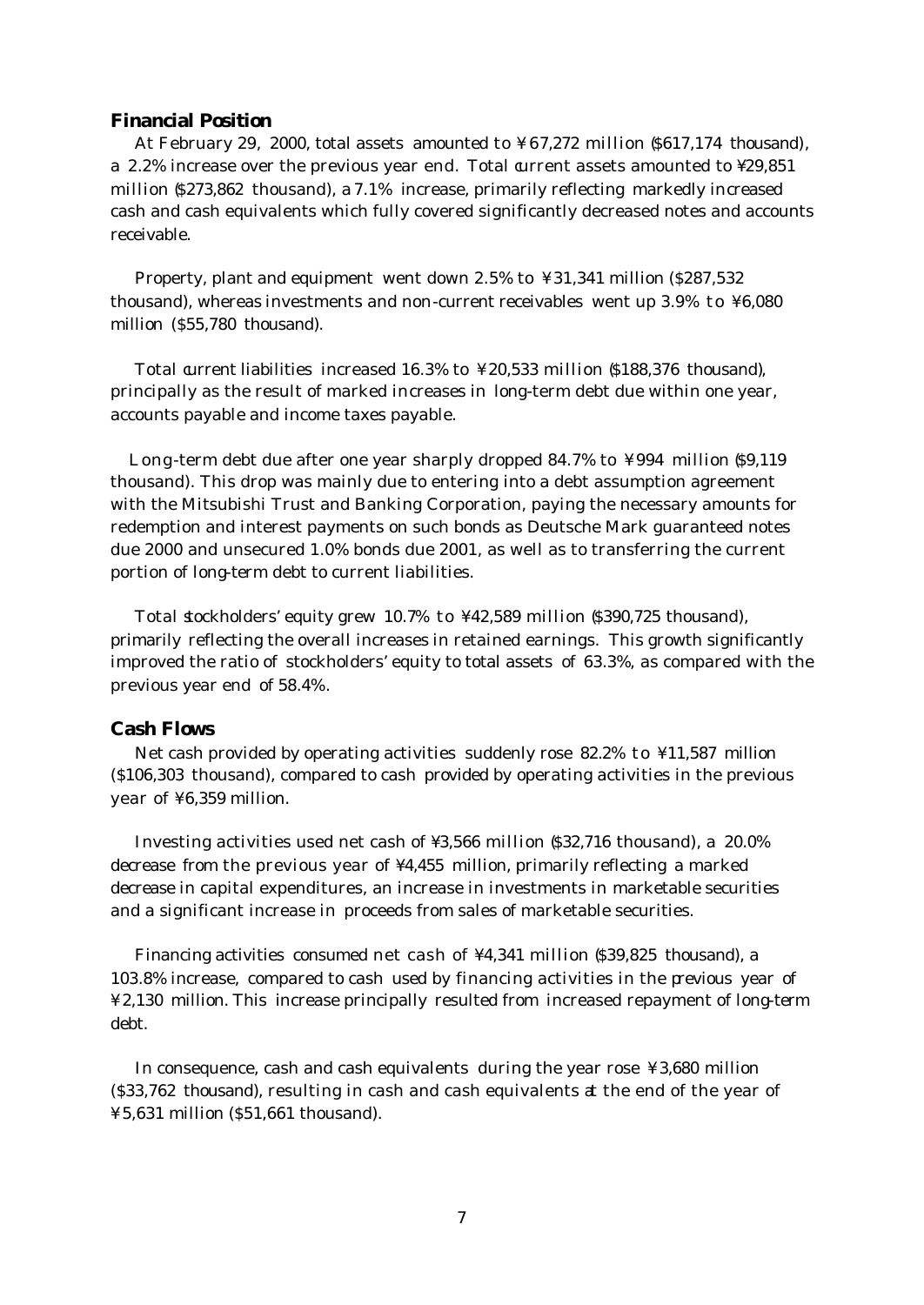# **Five Year Summary**

HISAMITSU PHARMACEUTICAL CO., INC. Years ended February 28/29

|                                       | Millions of yen (except for per share amounts) |         |                |                     |                     |  |
|---------------------------------------|------------------------------------------------|---------|----------------|---------------------|---------------------|--|
|                                       | 2000                                           | 1999    | 1998           | 1997                | 1996                |  |
| Results of operations for the year:   |                                                |         |                |                     |                     |  |
| Net sales                             | ¥54,627                                        | ¥49,114 | ¥46,858        | ¥40,468             | 436,583             |  |
|                                       | 16,669                                         | 15,902  | 15,391         | 14,732              | 14,043              |  |
| Selling, general and administrative   |                                                |         |                |                     |                     |  |
|                                       | 21,848                                         | 18,830  | 17,995         | 14,119              | 13,314              |  |
| Research and development expenses     | 4,925                                          | 4,458   | 3,916          | 4,045               | 3,951               |  |
| Depreciation and amortization         | 2,464                                          | 2,483   | 2,225          | 2,305               | 2,182               |  |
|                                       | 11,185                                         | 9,924   | 9,556          | 7,572               | 5,275               |  |
| Other income (expense)                | (1, 397)                                       | (1,776) | (2,224)        | (2,673)             | (1,539)             |  |
| Income before income taxes            | 9,788                                          | 8,148   | 7,332          | 4.899               | 3,736               |  |
| Net income                            | 4,478                                          | 3,872   | 2,412          | 1,830               | 1,676               |  |
| Per share of common stock (Yen):      |                                                |         |                |                     |                     |  |
| Net income assuming no dilution       | $\angle 93.23$                                 | ¥ 81.46 | $\angle 51.37$ | ¥ 38.98             | $\frac{1}{2}$ 35.70 |  |
| Net income assuming dilution          | 93.09                                          | 81.30   |                |                     |                     |  |
| Cash dividends applicable to the year | <b>10.00</b>                                   | 10.00   | 10.00          | 8.00                | 8.00                |  |
| Financial position at the year end:   |                                                |         |                |                     |                     |  |
|                                       | 994<br>¥                                       | ¥ 6,492 | ¥ 6,698        | $\frac{1}{2}$ 5,199 | ¥10,987             |  |
|                                       | 42,589                                         | 38,473  | 34,181         | 32,209              | 30,815              |  |
|                                       | 67,272                                         | 65,844  | 66,306         | 63,176              | 66,873              |  |
|                                       | 9,318                                          | 10,203  | 6,036          | 4,216               | 7,983               |  |
| Property, plant and equipment         | 31,341                                         | 32,131  | 32,807         | 30.025              | 29.673              |  |
| Capital expenditures                  | 2,703                                          | 3,427   | 3,951          | 2.946               | 3,017               |  |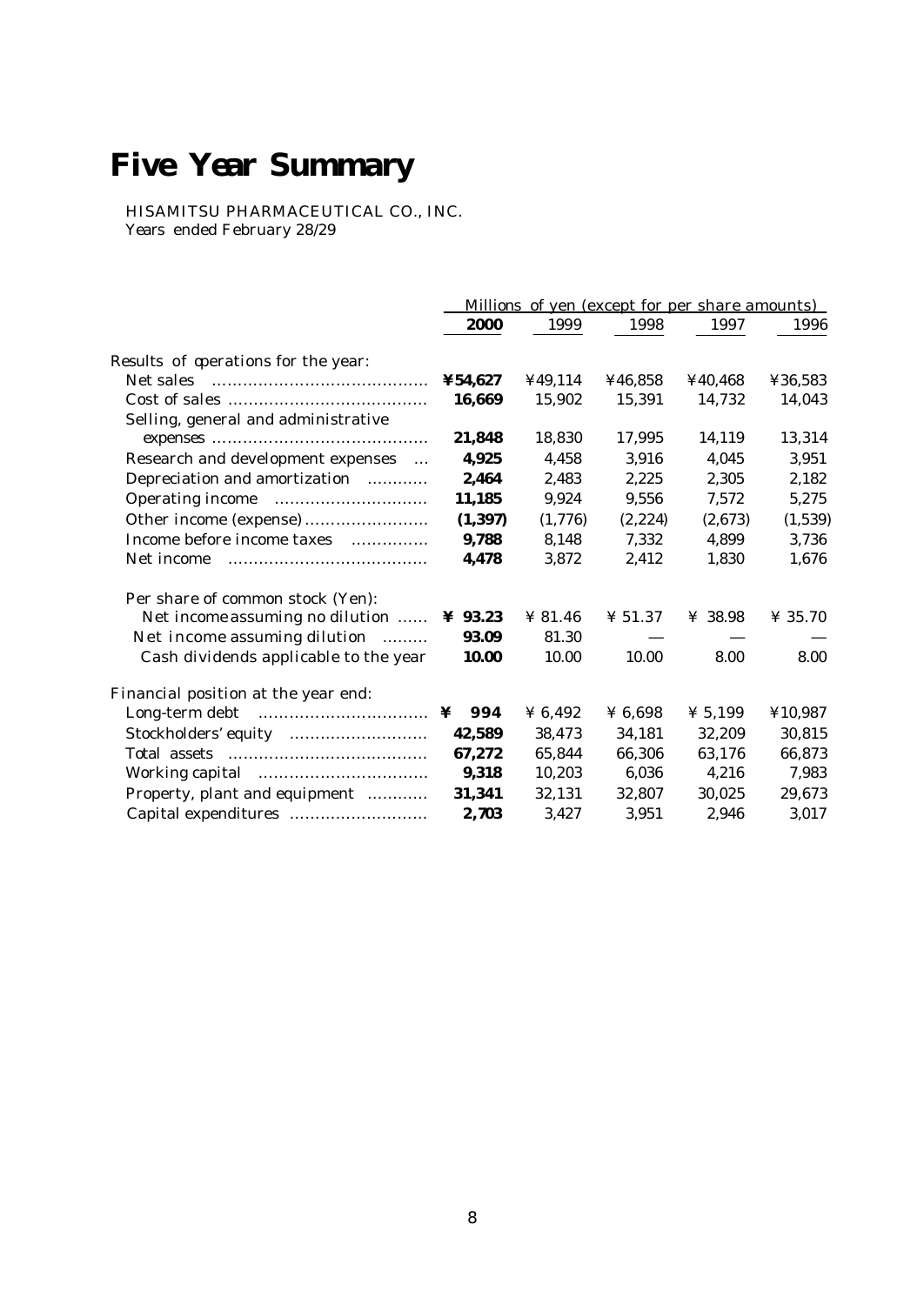# **Non-consolidated Balance Sheets**

HISAMITSU PHARMACEUTICAL CO., INC. February 28/29, 2000 and 1999

|                                                                   |                 |              | Thousands of<br>U.S. dollars |
|-------------------------------------------------------------------|-----------------|--------------|------------------------------|
|                                                                   | Millions of yen | (Note 1)     |                              |
|                                                                   | 2000            | 1999         | 2000                         |
| <b>ASSETS</b>                                                     |                 |              |                              |
| <b>Current assets:</b>                                            |                 |              |                              |
|                                                                   | ¥ $5,631$       | ¥ 1,951      | \$51,661                     |
| Marketable securities (Note 4)                                    | 630             | $\mathbf{2}$ | 5,780                        |
| Notes and accounts receivable                                     | 18,974          | 21,638       | 174,073                      |
|                                                                   | 3,895           | 3,644        | 35,734                       |
|                                                                   | 708             | 637          | 6,495                        |
|                                                                   | 129             | 150          | 1,183                        |
| Less allowance for doubtful accounts                              | (116)           | (161)        | (1,064)                      |
| Total current assets                                              | 29,851          | 27,861       | 273,862                      |
| <b>Property, plant and equipment</b> (Note 7):                    |                 |              |                              |
| Land                                                              | 13,296          | 13,812       | 121,981                      |
|                                                                   | 19,602          | 19,083       | 179,835                      |
|                                                                   | 21,849          | 21,180       | 200,450                      |
|                                                                   | 1,011           | 796          | 9,275                        |
|                                                                   | 55,758          | 54,871       | 511,541                      |
| Less accumulated depreciation                                     | (24, 417)       | (22, 740)    | (224,009)                    |
|                                                                   | 31,341          | 32,131       | 287,532                      |
| <b>Investments and non-current receivables:</b>                   |                 |              |                              |
| Investments in subsidiaries and affiliates                        | 1,198           | 1,033        | 10,991                       |
| Investment securities (Notes 4 and 7)<br>$\overline{\phantom{a}}$ | 2,335           | 2,098        | 21,422                       |
| Loans to subsidiaries and affiliates                              | 820             | 870          | 7,523                        |
| Loans to employees                                                | 205             | 185          | 1,881                        |
| Other investments and non-current receivables                     | 2,132           | 2,950        | 19,559                       |
| Less allowance for doubtful accounts                              | (610)           | (1, 284)     | (5,596)                      |
|                                                                   | 6,080           | 5,852        | 55,780                       |
|                                                                   | ¥ 67,272        | ¥ 65,844     | \$617,174                    |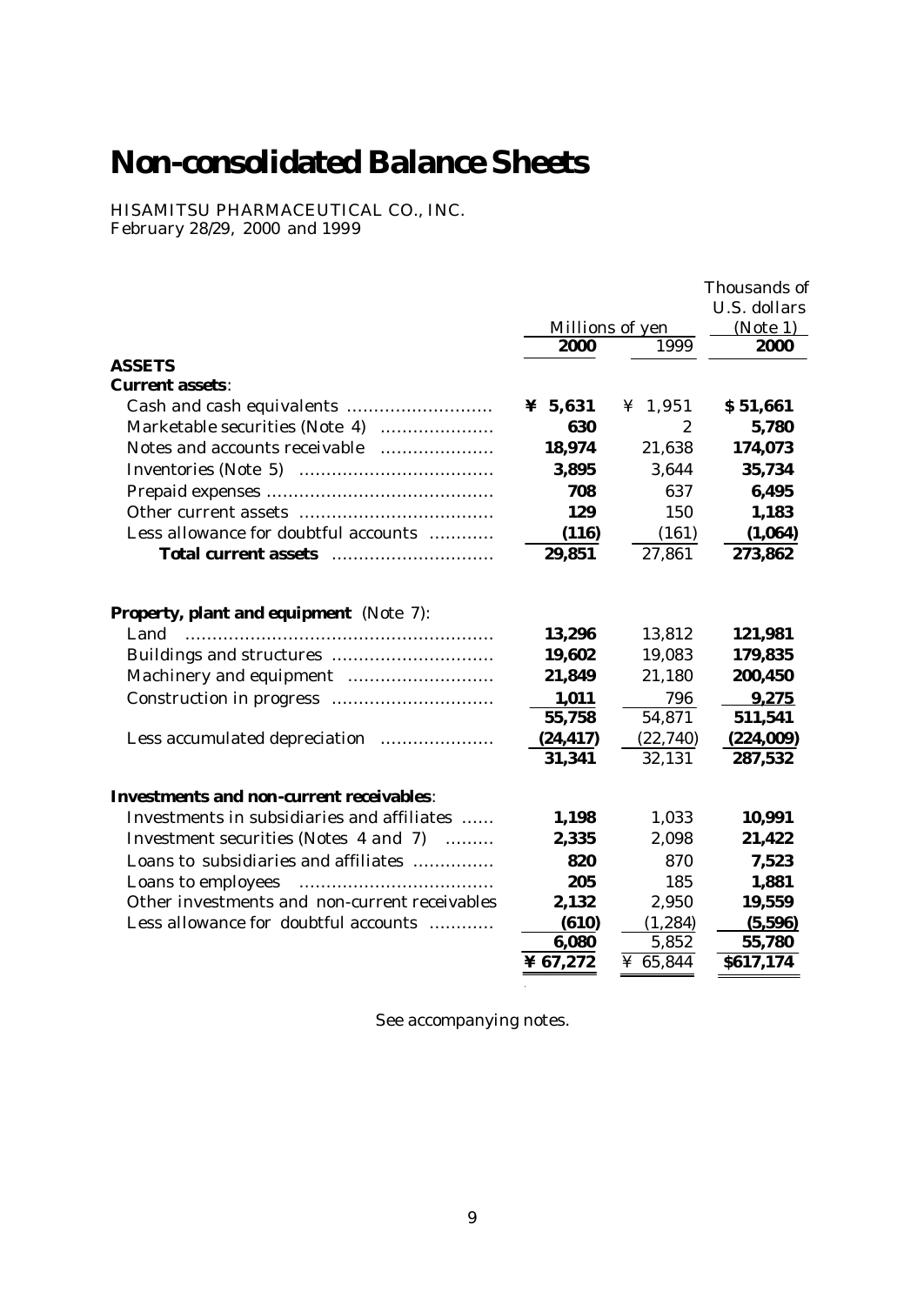|                                                                            |                 |          | Thousands of<br>U.S. dollars |
|----------------------------------------------------------------------------|-----------------|----------|------------------------------|
|                                                                            | Millions of yen |          | (Note 1)                     |
|                                                                            | 2000            | 1999     | 2000                         |
| <b>LIABILITIES AND STOCKHOLDERS' EQUITY</b><br><b>Current liabilities:</b> |                 |          |                              |
| Short-term bank loans (Note 7)                                             | ¥               | ¥<br>400 | S                            |
| Long-term debt due within one year (Note 7)                                | 2,299           | 445      | 21,092                       |
|                                                                            | 13,775          | 12,503   | 126,376                      |
|                                                                            | 2,686           | 1,865    | 24,642                       |
|                                                                            | 162             | 250      | 1,486                        |
| Reserve for loss on loan guarantees                                        | 594             | 658      | 5,450                        |
|                                                                            | 1,017           | 1,537    | 9,330                        |
| Total current liabilities                                                  | 20,533          | 17,658   | 188,376                      |
| Long-term debt due after one year (Note 7)                                 | 994             | 6,492    | 9,119                        |
|                                                                            | 2,957           | 3,087    | 27,128                       |
|                                                                            | 199             | 134      | 1,826                        |

# **Contingent liabilities** (Note 13)

| <b>Stockholders' equity</b> (Notes 11 and 14):<br>Common stock, par value ¥50 per share:<br>Authorized 100,000,000 shares |          |          |           |
|---------------------------------------------------------------------------------------------------------------------------|----------|----------|-----------|
| Issued 48,063,166 shares in 2000                                                                                          | 8,414    |          | 77,193    |
| 47,885,657 shares in 1999                                                                                                 |          | 8,329    |           |
|                                                                                                                           | 8.175    | 8,078    | 75,000    |
|                                                                                                                           | 990      | 930      | 9,083     |
|                                                                                                                           | 25,010   | 21,136   | 229,449   |
| Total stockholders' equity                                                                                                | 42,589   | 38,473   | 390,725   |
|                                                                                                                           | ¥ 67,272 | ¥ 65,844 | \$617,174 |
|                                                                                                                           |          |          |           |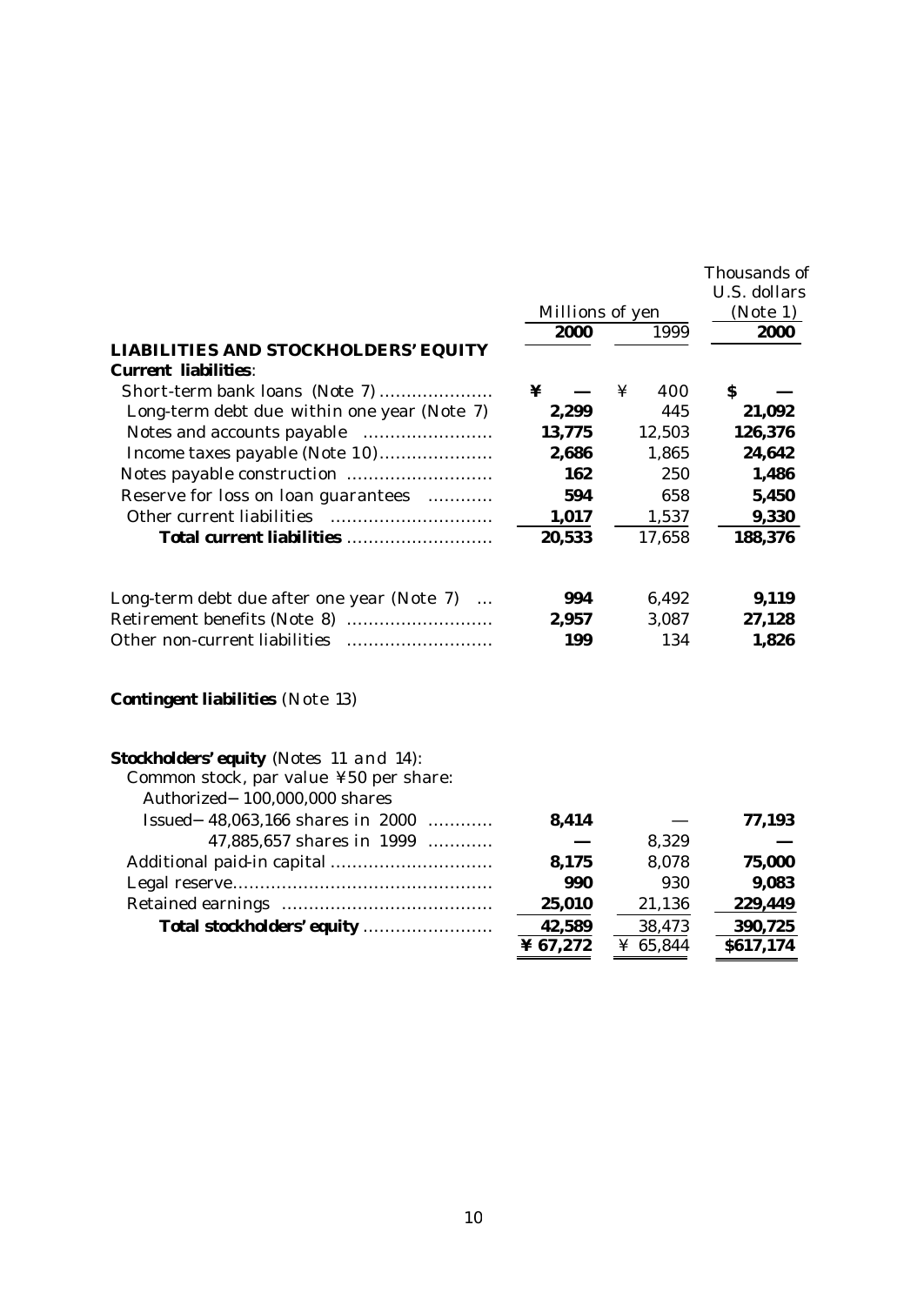# **Non-consolidated Statements of Income**

HISAMITSU PHARMACEUTICAL CO., INC. Years ended February 28/29, 2000, 1999 and 1998

|                                           |          |                         |            | Thousands of     |
|-------------------------------------------|----------|-------------------------|------------|------------------|
|                                           |          |                         |            | U.S. dollars     |
|                                           | 2000     | Millions of yen<br>1999 | 1998       | (Note 1)<br>2000 |
| <b>Net sales</b>                          |          | ¥ $49,114$              | ¥ 46,858   | \$501,165        |
| <b>Costs and expenses:</b>                |          |                         |            |                  |
|                                           | 16,669   | 15,902                  | 15,391     | 152,927          |
| Selling, general and administrative       | 21,848   | 18,830                  | 17,995     | 200,440          |
|                                           | 4,925    | 4,458                   | 3,916      | 45,183           |
|                                           | 43,442   | 39,190                  | 37,302     | 398,550          |
|                                           | 11,185   | 9,924                   | 9,556      | 102,615          |
| Other income (expense):                   |          |                         |            |                  |
| Interest and dividend income              | 86       | 105                     | 101        | 789              |
|                                           | (249)    | (314)                   | (399)      | (2, 284)         |
| Bond and note issue expenses and discount |          |                         | (122)      |                  |
|                                           | 92       | 47                      | 107        | 844              |
| Loss on sales of property,                |          |                         |            |                  |
|                                           | (665)    | (436)                   | (129)      | (6, 101)         |
|                                           | (6)      | (466)                   | (51)       | (55)             |
|                                           | (164)    |                         |            | (1,505)          |
| Loss on cancellation of swap contracts    | (99)     |                         |            | (908)            |
| Reversal of (provision for) losses on     |          |                         |            |                  |
| guarantees of loans to an affiliate       | 63       | 8                       | (386)      | 578              |
| Write-down of investments in              |          |                         |            |                  |
| subsidiaries and affiliates               | (222)    | (170)                   | (1,203)    | (2,037)          |
| Prior service cost under                  |          |                         |            |                  |
| the contributory pension plan<br>.        | (529)    | (267)                   |            | (4, 853)         |
| Other net                                 | 296      | (283)                   | (142)      | 2,716            |
|                                           | (1, 397) | (1,776)                 | (2, 224)   | (12, 816)        |
| Income before income taxes                | 9,788    | 8,148                   | 7,332      | 89,799           |
| <b>Income taxes (Note 10) </b>            | 5,310    | 4,276                   | 4,920      | 48,716           |
| <b>Net income</b>                         | ¥ 4,478  | ¥ 3,872                 | 2,412<br>¥ | \$41,083         |

|                                                                       | Yen   |                               |  |       | U.S. dollars<br>(Note 1) |       |
|-----------------------------------------------------------------------|-------|-------------------------------|--|-------|--------------------------|-------|
|                                                                       | 2000  | 1999                          |  | 1998  |                          | 2000  |
| Amounts per share of common stock:                                    |       |                               |  |       |                          |       |
| Net income assuming no dilution<br>$\ldots$ $\ldots$ $\ddagger$ 93.23 |       | $\angle$ 81.46 $\angle$ 51.37 |  |       | S                        | 0.855 |
| Net income assuming dilution                                          | 93.09 | 81.30                         |  |       |                          | 0.854 |
| Cash dividends applicable to the year                                 | 10.00 | 10.00                         |  | 10.00 |                          | 0.092 |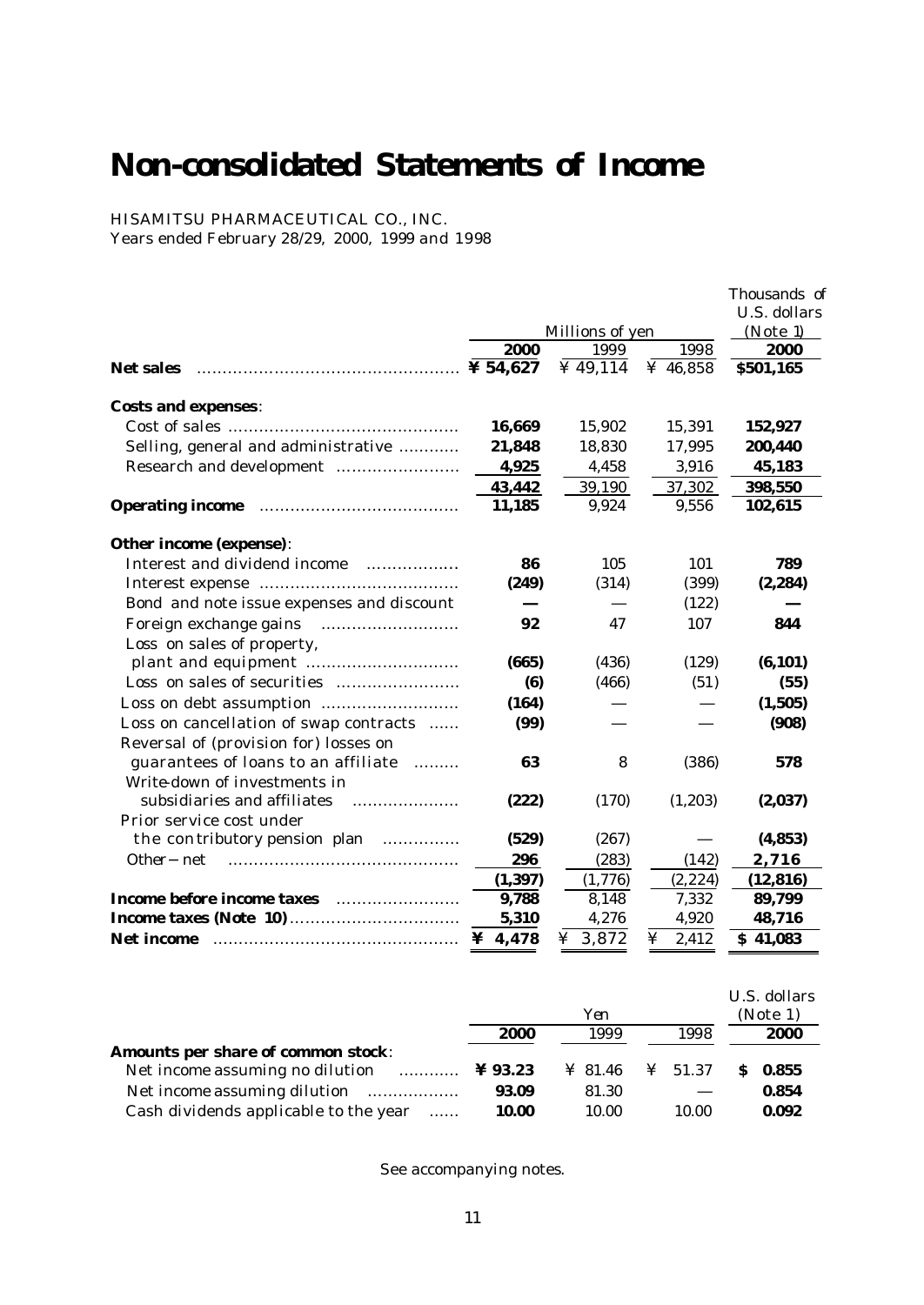# **Non-consolidated Statements of Stockholders' Equity**

HISAMITSU PHARMACEUTICAL CO., INC. Years ended February 28/29, 2000, 1999 and 1998

|                                                 |           | Millions of yen |            |          |          |  |
|-------------------------------------------------|-----------|-----------------|------------|----------|----------|--|
|                                                 | Shares of |                 | Additional |          |          |  |
|                                                 | common    | Common          | paid-in    | Legal    | Retained |  |
|                                                 | stock     | stock           | capital    | reserve  | earnings |  |
| <b>Balance at February 28, 1997</b> 46,955,403  |           | ¥ 7,884         | ¥ $7,570$  | ¥<br>820 | ¥15,935  |  |
|                                                 |           |                 |            |          | 2,412    |  |
| Cash dividends paid                             |           |                 |            |          | (376)    |  |
| Bonuses to directors<br>and corporate auditors  |           |                 |            |          | (64)     |  |
| Transfer to legal reserve                       |           |                 |            | 50       | (50)     |  |
| <b>Balance at February 28, 1998 </b> 46,955,403 |           | 7,884           | 7,570      | 870      | 17,857   |  |
|                                                 |           |                 |            |          | 3,872    |  |
| Cash dividends paid                             |           |                 |            |          | (470)    |  |
| Bonuses to directors                            |           |                 |            |          |          |  |
| and corporate auditors                          |           |                 |            |          | (63)     |  |
| Transfer to legal reserve                       |           |                 |            | 60       | (60)     |  |
| Shares issued upon exercise                     |           |                 |            |          |          |  |
| of warrants                                     | 930,254   | 445             | 508        |          |          |  |
| Balance at February 28, 1999  47,885,657        |           | 8,329           | 8,078      | 930      | 21,136   |  |
|                                                 |           |                 |            |          | 4,478    |  |
| Cash dividends paid<br>.                        |           |                 |            |          | (479)    |  |
| Bonuses to directors                            |           |                 |            |          |          |  |
| and corporate auditors                          |           |                 |            |          | (65)     |  |
| Transfer to legal reserve                       |           |                 |            | 60       | (60)     |  |
| Shares issued upon exercise                     |           |                 |            |          |          |  |
|                                                 | 177,509   | 85              | 97         |          |          |  |
| Balance at February 29, 2000  48,063,166        |           | ¥ 8,414         | ¥ 8,175    | 990<br>¥ | ¥25,010  |  |

|                                             |                 | Thousands of U.S. dollars (Note 1) |                  |                      |
|---------------------------------------------|-----------------|------------------------------------|------------------|----------------------|
|                                             |                 | Additional                         |                  |                      |
|                                             | Common<br>stock | paid-in<br>capital                 | Legal<br>reserve | Retained<br>earnings |
| <b>Balance at February 28, 1999</b>         | \$76,413        | \$74,110                           | \$8,533          | \$193,908            |
| Net income                                  |                 |                                    |                  | 41,083               |
|                                             |                 |                                    |                  | (4, 395)             |
| Bonuses to directors and corporate auditors |                 |                                    |                  | (597)                |
|                                             |                 |                                    | 550              | (550)                |
| Shares issued upon exercise of warrants     | 780             | 890                                |                  |                      |
| <b>Balance at February 29, 2000</b>         | \$77.193        | 75.000<br>s                        | 9,083<br>S.      | \$229.449            |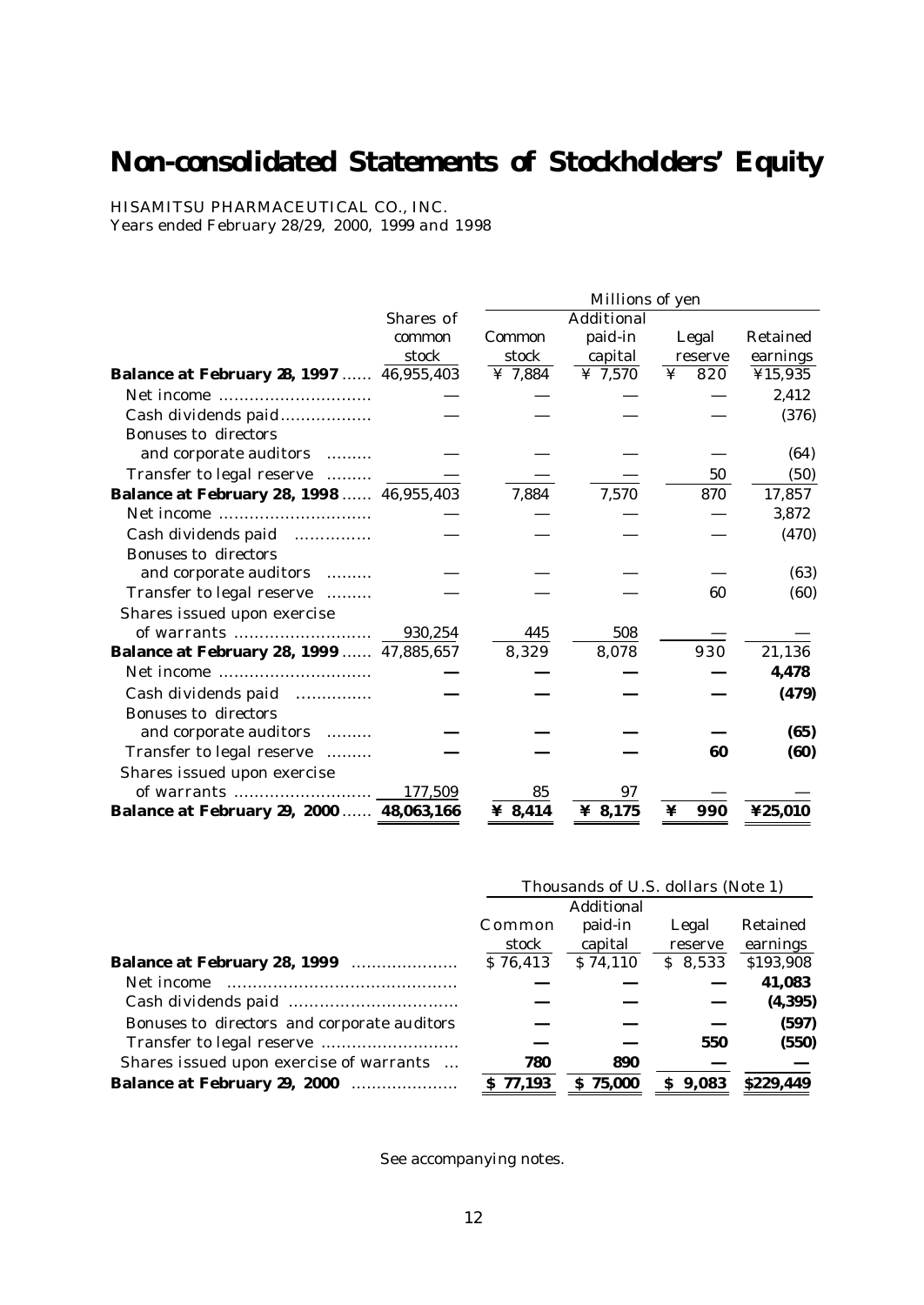# **Non-consolidated Statements of Cash Flows**

HISAMITSU PHARMACEUTICAL CO., INC.

Years ended February 28/29, 2000, 1999 and 1998

|                                                    |                         |                 |           | Thousands of<br>U.S. dollars |
|----------------------------------------------------|-------------------------|-----------------|-----------|------------------------------|
|                                                    |                         | Millions of yen |           | (Note 1)                     |
|                                                    | 2000                    | 1999            | 1998      | 2000                         |
| <b>Cash flows from operating activities:</b>       |                         |                 |           |                              |
|                                                    | ¥4,478                  | ¥ 3,872         | ¥ 2,412   | \$41,083                     |
| Adjustments to reconcile net income to             |                         |                 |           |                              |
| net cash provided by operating activities:         |                         |                 |           |                              |
| Depreciation and amortization                      | 2,464                   | 2,483           | 2,225     | 22,606                       |
| Loss on sales of property, plant and equipment     | 665<br>(6)              | 436<br>466      | 129<br>51 | 6,101                        |
| Provision for (reversal of) losses on              |                         |                 |           | (55)                         |
| guarantees of loans to an affiliate                | (63)                    | (8)             | 386       | (578)                        |
| Write-down of investments in                       |                         |                 |           |                              |
|                                                    | 222                     | 170             | 1,203     | 2,037                        |
| Provision for (reversal of) retirement benefits    | (130)                   | (690)           | (48)      | (1, 193)                     |
| Changes in assets and liabilities:                 |                         |                 |           |                              |
| Decrease (increase) in notes and                   |                         |                 |           |                              |
| accounts receivable                                | 2,664                   | (336)           | (4,590)   | 24,440                       |
|                                                    | (251)                   | (172)           | (381)     | (2, 303)                     |
| Decrease (increase) in other current assets        | 27                      | 307             | (78)      | 248                          |
| Increase in notes and accounts payable             | 1,426                   | 541             | 3,586     | 13,083                       |
| Increase (decrease) in income taxes payable        | 821                     | (1, 390)        | 1.198     | 7,532                        |
| Increase (decrease) in                             |                         |                 |           |                              |
|                                                    | (492)                   | (82)            | (212)     | (4, 514)                     |
|                                                    | (238)                   | 762             | 235       | (2, 184)                     |
|                                                    | 7,109                   | 2,487           | 3,704     | 65,220                       |
| Net cash provided by operating activities          | 11,587                  | 6,359           | 6,116     | 106,303                      |
| <b>Cash flows from investing activities:</b>       |                         |                 |           |                              |
|                                                    | (2,703)                 | (3, 427)        | (3,951)   | (24, 798)                    |
| Investments in subsidiaries and affiliates         | (388)                   | (265)           | 21        | (3,560)                      |
| Investments in marketable securities               | (4,753)                 | (1, 310)        | (729)     | (43,606)                     |
| Proceeds from sales of marketable securities       | 3,874                   | 994             | 377       | 35,541                       |
| Loans to subsidiaries and affiliates               | (95)                    | (444)           | (320)     | (872)                        |
|                                                    | 138                     | 16              | 283       | 1,266                        |
|                                                    | 361                     | (19)            | (340)     | 3,313                        |
| Net cash used in investing activities              | (3,566)                 | (4, 455)        | (4,659)   | (32, 716)                    |
| <b>Cash flows from financing activities:</b>       |                         |                 |           |                              |
| Increase (decrease) in short-term bank loans       | (400)                   | (2,500)         | (2, 200)  | (3,670)                      |
|                                                    | 500                     | 400             | 1,850     | 4,587                        |
| Repayment of long-term debt                        | (4, 144)                | (513)           | (4, 495)  | (38, 018)                    |
|                                                    | (479)                   | (470)           | (376)     | (4, 394)                     |
| Shares issued upon exercise of warrants            | 182                     | 953             |           | 1,670                        |
| Net cash used in financing activities              | (4, 341)                | (2, 130)        | (5, 221)  | (39, 825)                    |
|                                                    |                         |                 |           |                              |
| Increase (decrease) in cash and cash equivalents   | 3,680                   | (226)           | (3,764)   | 33,762                       |
| Cash and cash equivalents at beginning of year     | 1,951                   | 2,177           | 5,941     | 17,899                       |
| Cash and cash equivalents at end of year           | ¥ 5,631                 | ¥ 1,951         | ¥ 2,177   | \$51,661                     |
| Supplemental disclosures of cash flow information: |                         |                 |           |                              |
| Cash paid during the year:                         |                         |                 |           |                              |
|                                                    | $\boldsymbol{\Psi}$ 249 | 402<br>¥        | 487<br>¥  | \$2,284                      |
|                                                    | 4,490                   | 4,724           | 2,700     | 41,193                       |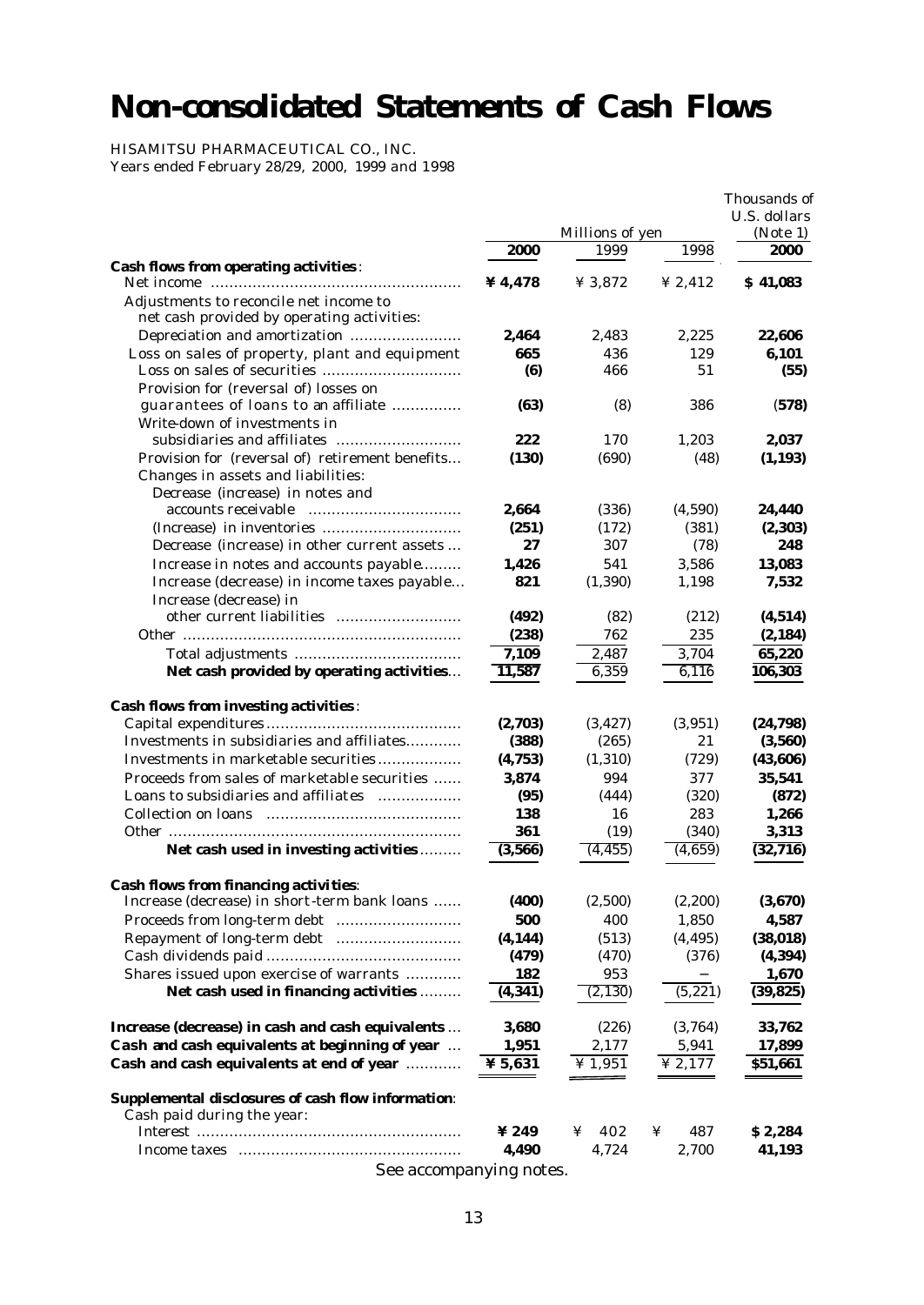# **Notes to Non-consolidated Financial Statements**

HISAMITSU PHARMACEUTICAL CO., INC. Years ended February 28/29, 2000, 1999 and 1998

## **1.Basis of presenting non-consolidated financial statements**

 HISAMITSU PHARMACEUTICAL CO., INC. (the "Company") maintains its accounts and records in accordance with the provisions set forth in the Japanese Commercial Code and the Securities and Exchange Law and in conformity with accounting principles and practices generally accepted in Japan, which are different from the accounting and disclosure requirements of International Accounting Standards.

 The accompanying non-consolidated financial statements are a translation of the audited non-consolidated financial statements of the Company which were prepared in accordance with accounting principles and practices generally accepted in Japan from the accounts and records maintained by the Company and were filed with the Minister of Finance ("MOF") as required by the Securities and Exchange Law.

 In preparing the accompanying non-consolidated financial statements, certain reclassifications have been made in the non-consolidated financial statements issued domestically in order to present them in a form which is more familiar to readers outside Japan. The non-consolidated statements of cash flows have been prepared for the purpose of inclusion in the non-consolidated financial statements, although such statements are not customarily prepared in Japan and are not required to be filed with MOF.

 The translation of the Japanese yen amounts into U.S. dollars are included solely for the convenience of the reader, using the prevailing exchange rate at February 29, 2000, which was  $\frac{1}{2}109$  to U.S.\$1. The convenience translations should not be construed as representation that the Japanese yen amounts have been, could have been, or could in the future be, converted into U.S. dollars at this or any other rate of exchange.

## **2. Significant accounting policies**

#### **Reporting entity**

 The financial statements include only the accounts of the Company. The accounts of its subsidiaries are not consolidated.

#### **Cash and cash equivalents**

Cash and cash equivalents consist of cash and time deposits due within one year.

### **Allowance for doubtful accounts**

 The allowance for doubtful accounts is provided in amounts sufficient to cover possible losses on collection. It is determined by adding individually estimated uncollectible amounts to an amount calculated by formula as permitted by the Corporation Tax Law of Japan with respect to the remaining receivables.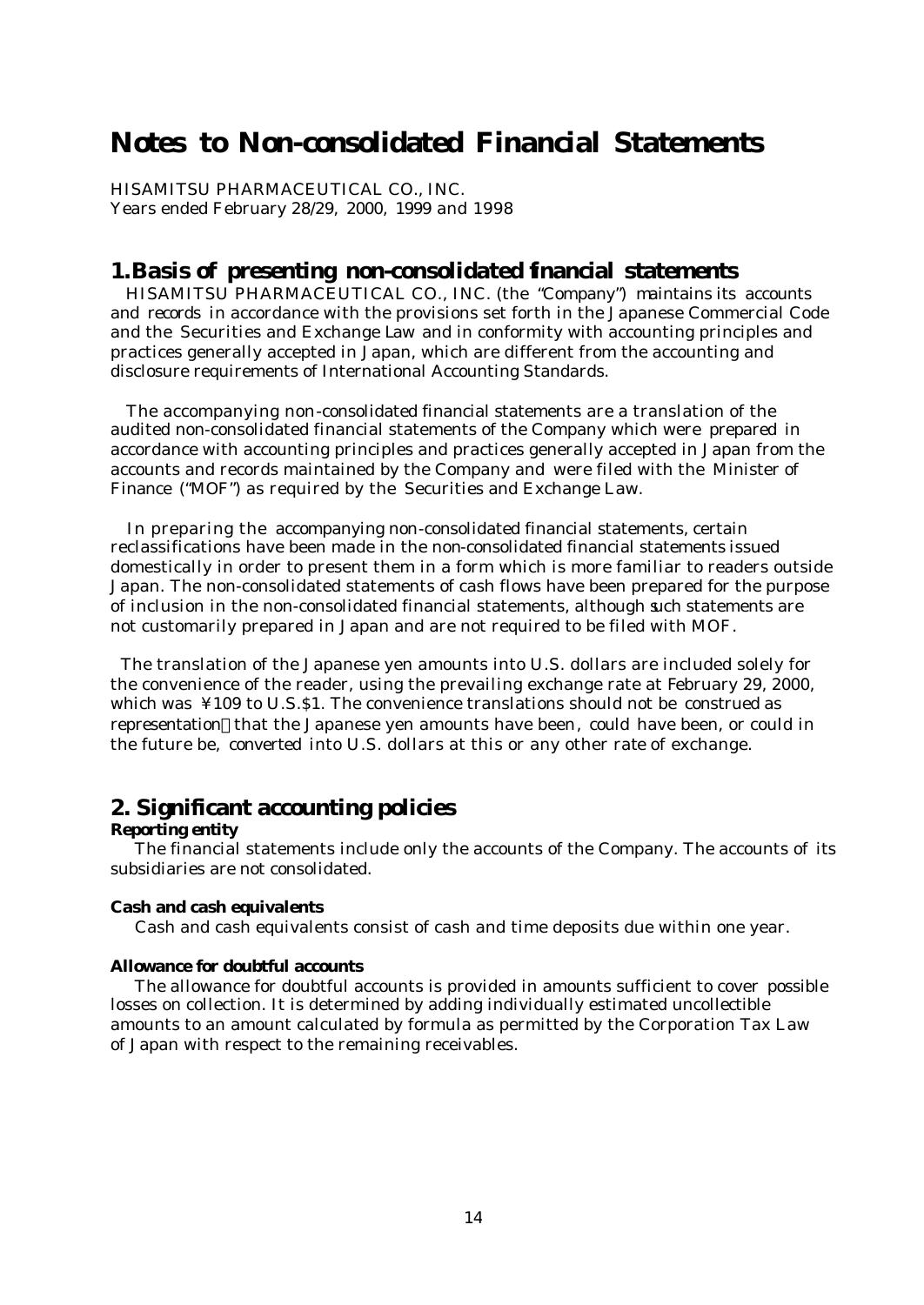#### **Securities**

 Marketable equity securities included in both current assets and investments are stated at cost. Cost is determined by the moving average method. Other securities, including investments in subsidiaries and affiliates, are also stated at cost. If a decline in value below cost of an individual security is judged to be material and other than temporary, the carrying value is written down.

#### **Inventories**

Inventories are stated at cost (first-in, first-out method).

### **Property, plant and equipment**

 Property, plant and equipment are carried at cost. Depreciation is provided over estimated useful lives as permitted by the Corporation Tax of Japan. Depreciation of property, plant and equipment is determined by the declining balance method and amortization of intangible fixed assets and prepaid expenses by the straight line method.

 The useful lives of buildings (excluding building fixtures) were shortened in the current year in accordance with a tax law revision in 1998. This change increased depreciation expense by ¥65 million (\$596 thousand) and decreased operating income and income before income taxes each by ¥59 million (\$541 thousand) as compared with the useful lives used in the previous year.

### **Bond and note issue expenses and bond issue discounts**

 Bond and note issue expenses and bond issue discounts are charged to income as incurred.

#### **Income taxes**

 Income taxes are provided in amounts currently payable for each period based on taxable income and for the amortization of unrealized exchange gains resulting from the application of the forward exchange contract rates to guaranteed notes denominated in foreign currencies. Other tax effects resulting from timing differences in recognizing revenues and expenses for financial statements and tax returns are not recorded.

#### **Reserve for employees' bonuses**

 Prior to the year ended February 29, 2000 the reserve for employees' bonuses was provided in amounts based on the bonus payment period as permitted by the Corporation Tax Law of Japan. In line with a tax law revision in 1998, the Company changed the method of accounting for this reserve to be provided in the portion of estimated future payments applicable to the current year. The effect of this change was not material.

#### **Retirement benefits**

### Lump-sum benefit plan

 Under the terms of the Company's retirement plan, substantially all employees are entitled to a lump-sum payment at the time of retirement. The amount of the retirement benefit is, in general, based on the length of service, base salary at the time of retirement and reason for retirement. The liability for lump-sum payments is stated at the amount which would be required if all eligible employees voluntarily retired at the balance sheet date.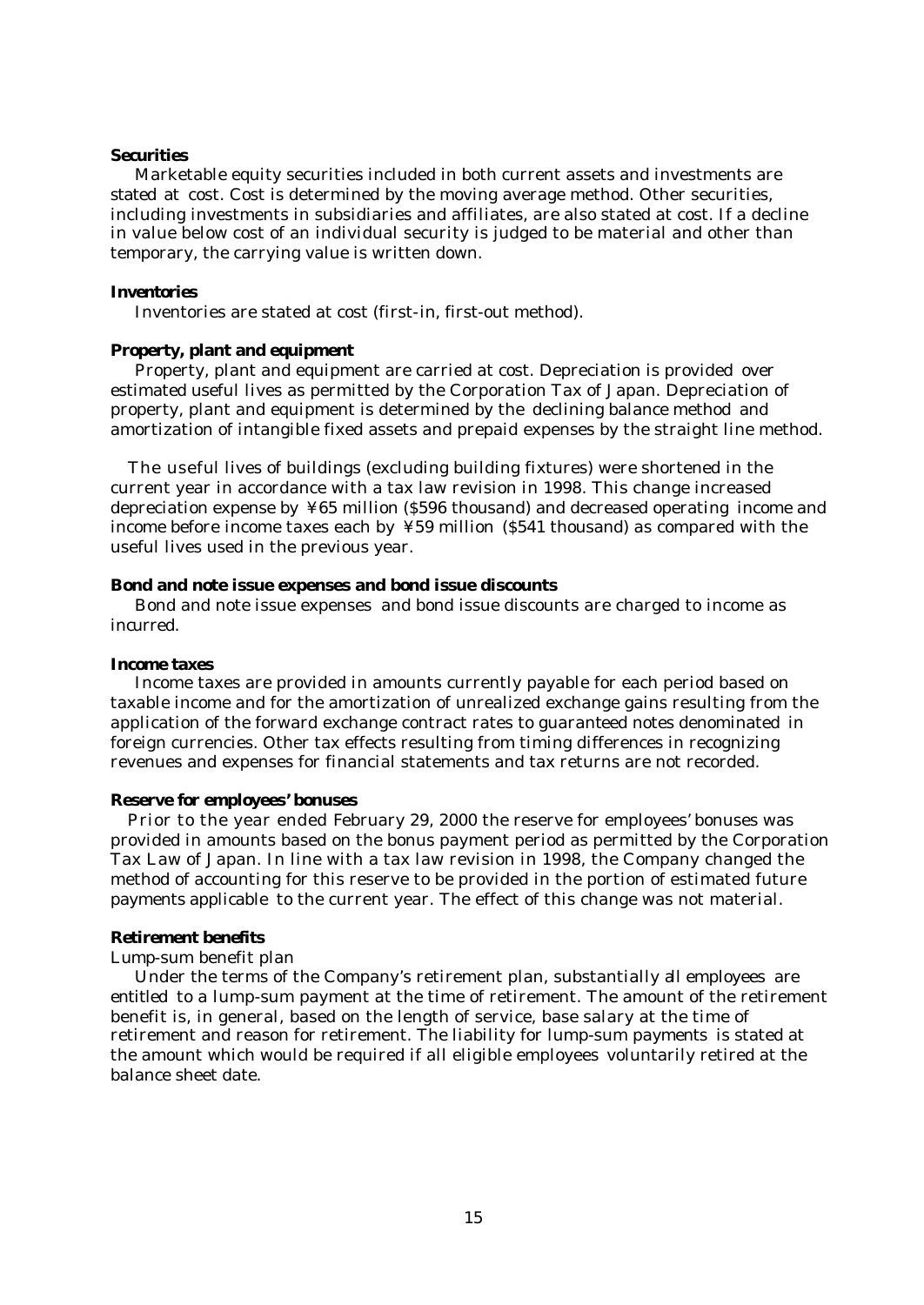#### 1996 pension plan

 Commencing from July 1996, 30% of the above benefits are covered by a contributory funded pension. The benefits are payable either as a monthly pension or, under certain circumstances at the option of retiring employees, in a lump-sum amount. The Company's contributions to the plan include amortization of prior service costs at 50% of the remaining balance per year. The portion of the liability for the unfunded lump-sum benefit plan, which is no longer required due to the introduction of this plan, is being reversed at the same rate as amortization of prior service costs.

#### 1966 pension plan

 The Company also has had a contributory funded pension plan since 1966 which covers retirement benefits for employees who retire at the mandatory retirement age or those with over 20 years of service who terminate their employment under certain circumstances. These employees are, in general, entitled to a lump-sum payment or an annuity. The Company's contributions to the plan include amortization of prior service costs at 50% of the remaining balance per year.

 Since the yield on investments of the pension plan was less than projected, the Company changed its expected interest rate from 5.5% to 2.3% in the year ended February 29, 2000. Additional prior service costs incurred as a result of this change of ¥529 million (\$4,853 thousand) are stated as prior service cost under the contributory pension plan in the statements of income.

## Directors' and corporate auditors' plan

 Retirement benefits for directors and corporate auditors under the Company's unfunded plan are included in the liability for retirement benefits in the amount that would be required if they retired at the balance sheet date.

#### **Finance leases**

 Finance leases which do not transfer ownership are accounted for in the same manner as operating leases in accordance with generally accepted accounting principles in Japan.

#### **Foreign currency translation**

 Current receivables and payables denominated in foreign currencies are translated into Japanese yen at the exchange rate in effect at the balance sheet date. The resulting exchange gains and losses are credited or charged to income. Non-current receivables and payables denominated in foreign currencies are translated at historical rates, except for those hedged by forward exchange contracts.

 Guaranteed notes payable denominated in foreign currencies and hedged by forward exchange contracts are translated into Japanese yen at the contracted forward exchange rates. The discount on forward contracts is deferred and amortized over the life of the forward contracts.

#### **Net income per share of common stock**

 Computations of net income per share of common stock assuming no dilution are based on the weighted average number of shares outstanding during each fiscal year.

 For the purpose of computing net income per share assuming dilution, the average number of shares has been increased by the number of shares which would have been outstanding assuming the exercise of warrants at the beginning of each fiscal year or at the date of issuance. Net income per share assuming dilution for 1998 is not shown since the results are not dilutive.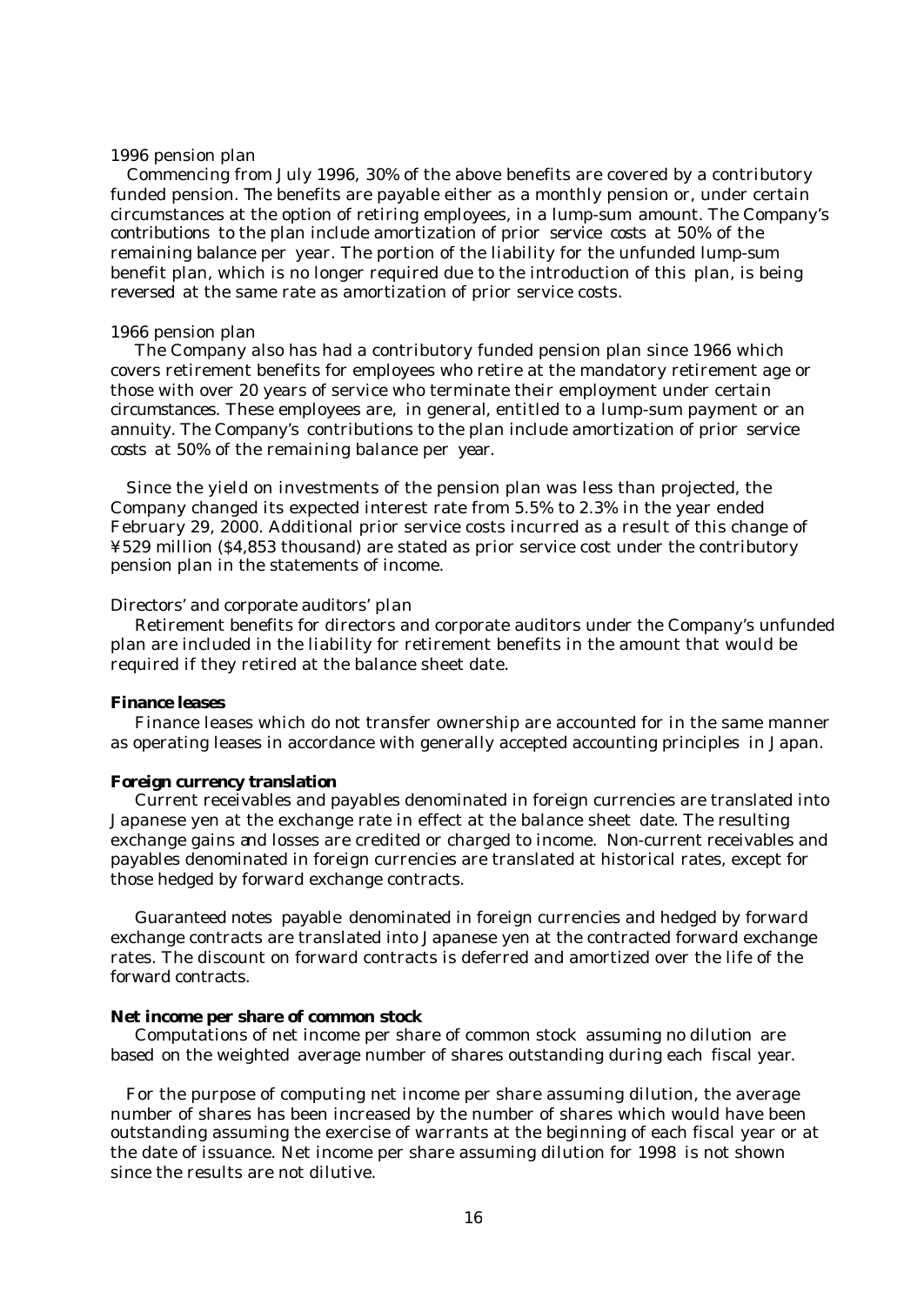# **3 Accounting change**

 In the year ended February 28, 1998 and prior years, prior service cost was charged to income when paid. Commencing with the year ended February 28, 1999, to strengthen the financial position of the plan, the Company changed the method of accounting to expense prior service cost when incurred, considering that the investment performance of fund assets has worsened and anticipating recurring prior service cost in the future. The effect of this change was to decrease income before income taxes by ¥267 million.

# **4 Marketable securities and investment securities**

 The aggregate carrying values and market values of marketable securities and investment securities at February 28/29, 2000 and 1999 were as follows:

|                          | Millions of yen |                    |       |       |                    | Thousands of<br>U.S. dollars |          |       |                 |        |                 |        |
|--------------------------|-----------------|--------------------|-------|-------|--------------------|------------------------------|----------|-------|-----------------|--------|-----------------|--------|
|                          | 2000            |                    |       | 999   |                    |                              |          |       | 2000            |        |                 |        |
|                          |                 | Market<br>Carrying |       |       | Market<br>Carrying |                              | Carrying |       | Market          |        |                 |        |
|                          |                 | value              | value |       | value              |                              | value    |       | value           |        | value           |        |
| Marketable securities  ¥ |                 |                    | ¥     |       | ¥                  |                              | ¥        |       |                 | 9      |                 |        |
| Investment securities    |                 | 2,335              |       | 3.078 |                    | 2,098                        |          | 2.686 |                 | 21,422 |                 | 28,239 |
|                          |                 | 2,336              |       | 3,079 | $\ge 2,100$        |                              | ¥ 2,688  |       | <u>\$21,431</u> |        | <u>\$28,248</u> |        |

 Additional marketable securities in investment trusts of ¥629 million (\$5,771 thousand) were included in marketable securities at February 29, 2000.

# **5 Inventories**

Inventories at February 28/29, 2000 and 1999 consisted of the following:

|                            |                           |         | Thousands of |
|----------------------------|---------------------------|---------|--------------|
|                            | Millions of yen           |         | U.S. dollars |
|                            | 2000                      | 1999    | 2000         |
|                            | ¥ 2,830                   | ¥ 2,667 | \$25,963     |
|                            | 257                       | 240     | 2,358        |
| Raw materials and supplies | 808                       | 737     | 7,413        |
|                            | $\boldsymbol{\Psi}$ 3,895 | ¥ 3.644 | \$35,734     |

## **6. Derivative transactions**

 The Company enters into forward currency exchange and interest rate swap transactions to control risks related to foreign currencies and interests rates. Forward currency exchange contracts are used to hedge the risk of fluctuations in foreign currency exchange rates with respect to foreign currency transactions, and interest rate swap transactions are used to reduce the risk of fluctuations in interest rates in relation to notes payable.

 The Company principally uses derivative transactions in connection with managing its market risk and not for speculation or dealing purposes. The Company deals with highly rated domestic banks as counterparty to these transactions to minimize credit risk exposure.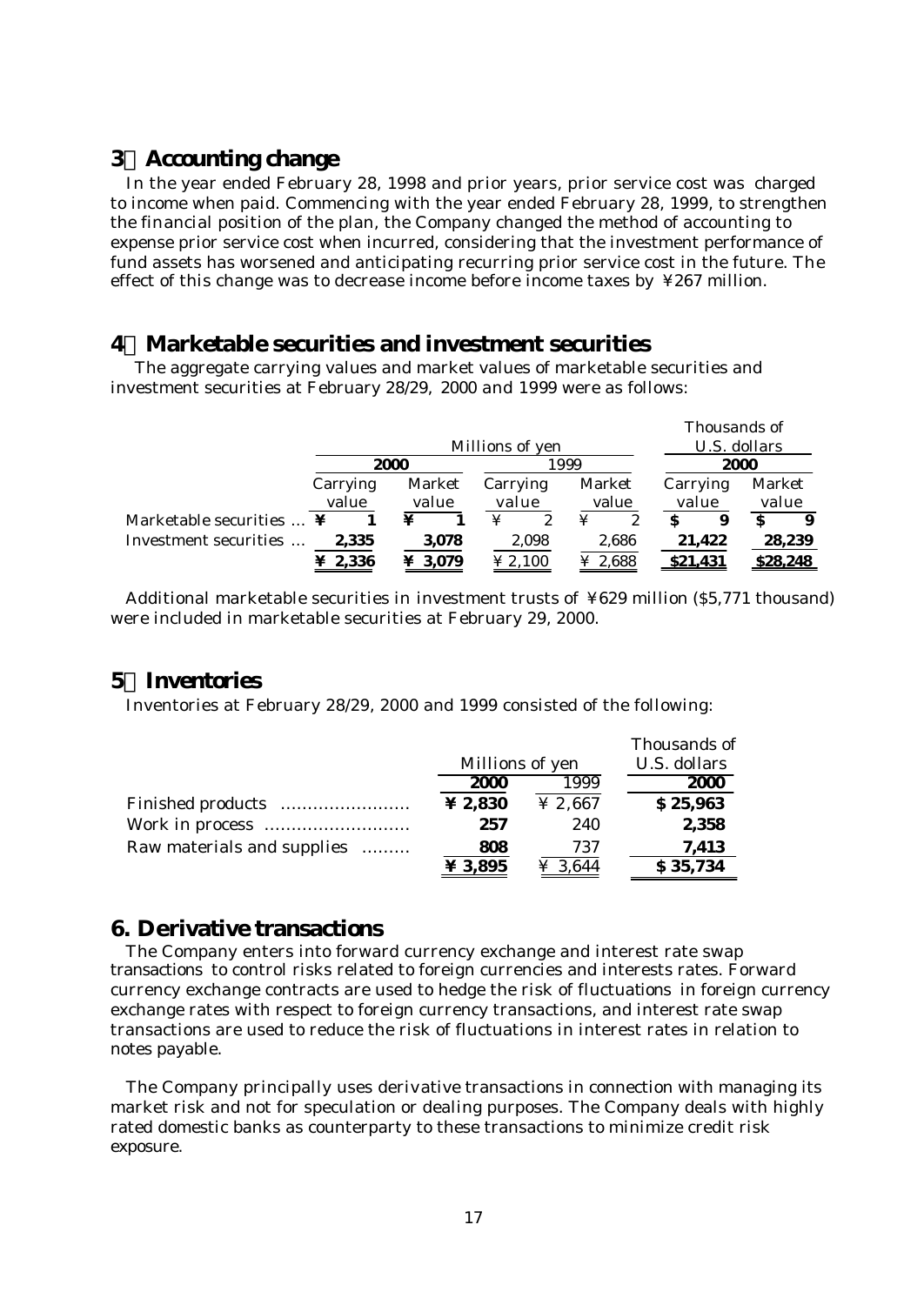Derivative transactions are entered into by the administrative division in accordance with established policies approved by the Board of Directors, and the actual results of the derivative transactions are reported to the Board of Directors after the end of each year.

Outstanding positions as of February 29, 2000 were as follows:

Forward currency exchange transactions:

|                                               |                                                                      |                 |        |    |         |    |      | Thousands of |      |
|-----------------------------------------------|----------------------------------------------------------------------|-----------------|--------|----|---------|----|------|--------------|------|
|                                               |                                                                      | Millions of yen |        |    |         |    |      | U.S. dollars |      |
|                                               | 2000                                                                 |                 |        |    | 1999    |    |      |              | 2000 |
|                                               | Current                                                              |                 |        |    | Current |    |      |              |      |
|                                               | Contracted market Unrealized Contracted market Unrealized Unrealized |                 |        |    |         |    |      |              |      |
| Type of transaction amount amount<br>Purchase |                                                                      | gain            | amount |    | amount  |    | gain |              | gain |
| Deutsche Marks $\dots$ ¥                      |                                                                      |                 | ¥      | 23 | ¥       | 24 |      |              |      |

 The market value amounts are based on the year end forward rate. Forward currency exchange contracts for which the forward rates were used to translate year end receivables or payables denominated in foreign currencies are excluded from the above schedule.

Interest rate swap transactions:

|                         |             |           |                 |             |           | Thousands of |
|-------------------------|-------------|-----------|-----------------|-------------|-----------|--------------|
|                         |             |           | Millions of yen |             |           | U.S. dollars |
|                         |             |           | 2000            |             | 1999      | 2000         |
|                         |             |           | Amount of       |             | Amount of |              |
|                         |             | Principal | principal       | Principal   | principal | Principal    |
| Type of transaction     |             | amount    | due over        | amount      | due over  | amount       |
|                         | of contract |           | one year        | of contract | one year  | of contract  |
| Variable rate           |             |           |                 |             |           |              |
| received for fixed rate |             |           | ¥               | ¥ 4.885     | ¥ 4.885   | S            |

 The contracted amounts of principal represent the principals of the swap transactions and are not appropriate to be used for the measurement of market and credit risks.

 The Company cancelled the derivative transactions since it no longer had notes and bonds denominated in foreign currencies to be hedged at the year end due to entering into a debt assumption agreement with a financial institution.

## **7. Short-term loans and long-term debt**

 Short-term bank loans are represented generally by notes maturing within one year. Annual interest rates at February 29, 2000, ranged from 0.59% to 3.49%.

Long-term debt at February 28/29, 2000 and 1999 consisted of the following: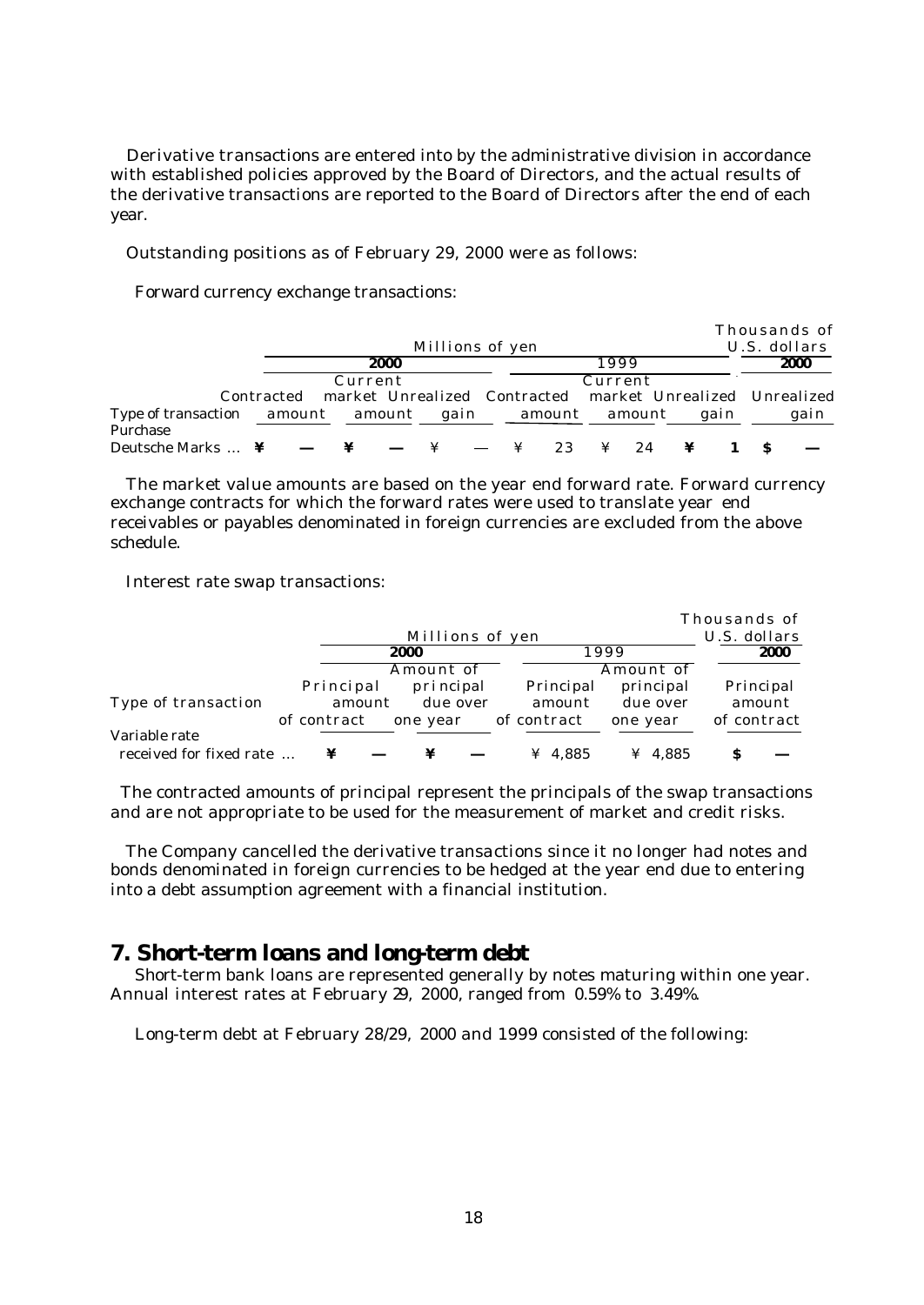|                                                                     |                 |         | Thousands of |
|---------------------------------------------------------------------|-----------------|---------|--------------|
|                                                                     | Millions of yen |         | U.S. dollars |
|                                                                     | 2000            | 1999    | 2000         |
| Secured bank loans due through 2003                                 | ¥ 2,905         | ¥ 2,856 | \$26,651     |
| Unsecured bank loans due 2003                                       | 388             | 407     | 3,560        |
| Deutsche Mark guaranteed notes                                      |                 |         |              |
| due 2000 with interest floating                                     |                 |         |              |
| at the London Interbank Offering                                    |                 |         |              |
|                                                                     |                 | 2.424   |              |
| Unsecured 1.0% bonds with                                           |                 |         |              |
| stock purchase warrants                                             |                 |         |              |
| payable in yen, due 2001                                            |                 | 1,250   |              |
|                                                                     | 3,293           | 6,937   | 30,211       |
| Less amounts due within one year<br>$\cdot \cdot \cdot \cdot \cdot$ | 2,299           | 445     | 21,092       |
|                                                                     | 994             | ¥ 6,492 | \$9,119      |

 The annual interest rates of the secured bank loans ranged from 0.59% to 3.49% with the weighted average being 2.50% at February 29, 2000.

 The unsecured 1.0% bonds were issued with detachable warrants that entitle the holder to purchase shares of common stock at an exercise price per share of ¥957 (\$8.78). These warrants are exercisable through June 25, 2001.

 If all the outstanding warrants had been exercised at February 29, 2000, 197 thousand additional shares of common stock would have been issued.

 At February 29, 2000 assets pledged as collateral for secured long-term bank loans (including amounts due within one year) and for the bank guarantee of the Deutsche Mark notes were as follows:

|                          |                     | Thousands of |
|--------------------------|---------------------|--------------|
|                          | Millions of yen     | U.S. dollars |
|                          | $\frac{1}{2}$ 7.319 | \$67,147     |
| Buildings net of         |                     |              |
| accumulated depreciation | 219                 | 2,009        |
| Investment securities    | 105                 | 963          |
|                          | ¥ 7,643             | \$70,119     |

The annual maturities of long-term debt are as follows:

|      |                             |                 | Thousands of |
|------|-----------------------------|-----------------|--------------|
|      | Years ending February 28/29 | Millions of yen | U.S. dollars |
| 2002 |                             | 460             | \$4,220      |
| 2003 |                             | 521             | 4,780        |
| 2004 |                             |                 | 1 1 Q        |
|      |                             |                 |              |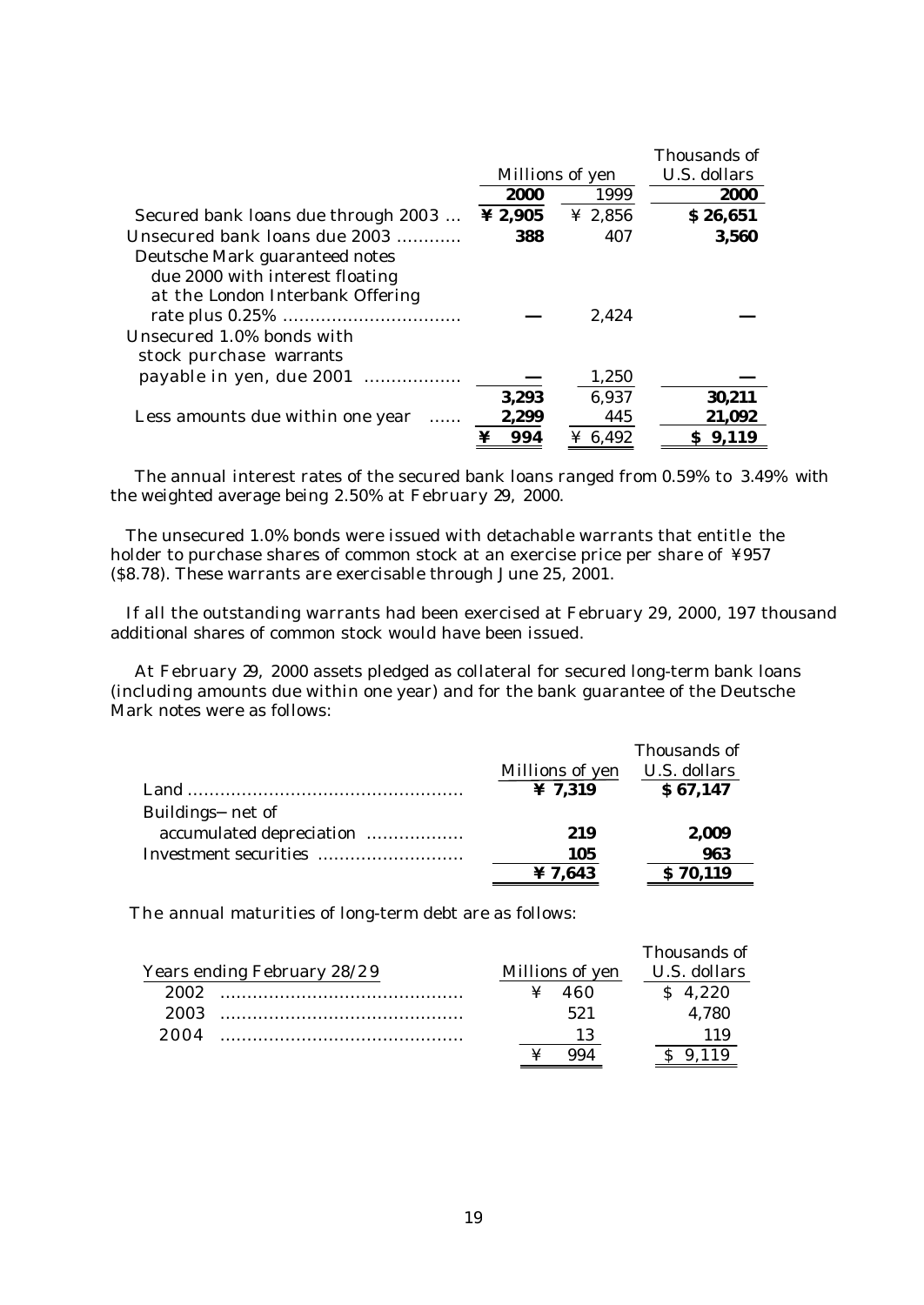Contingent liability for debt assumption

 The Company entered into a debt assumption agreement with the Mitsubishi Trust and Banking Corporation on January 13, 2000, and paid the necessary amounts for redemption and interest payments on certain bonds. Consequently, although the bonds are not included in liabilities in the balance sheet, the Company remains contingently liable for the following bonds:

| (Millions of yen)                                                     |
|-----------------------------------------------------------------------|
| Ending balance Redemption date                                        |
| Deutsche Mark guaranteed notes                                        |
| November 30, 2000<br>$\frac{1}{2}$ 2.424                              |
| $(40 \text{ million DM})$                                             |
| Unsecured 1.0% bonds due 2001<br>June 25, 2001<br>$\frac{1}{2}$ 1.250 |

# **8 Retirement benefits**

 Pension assets and unamortized prior service costs under the contributory funded pension plan established in 1996 amounted to ¥2,016 million (\$18,495 thousand) and ¥1,244 million (\$11,412 thousand), respectively, at February 29, 2000.

 Pension assets and unamortized prior service costs under the contributory funded pension plan established in 1966 amounted to ¥1,026 million (\$9,413 thousand) and ¥630 million (\$5,780 thousand), respectively, at February 29, 2000.

 Charges to income with respect to the employees' lump-sum retirement benefits plan and the funded pension plans amounted to  $\frac{1}{4}781$  million (\$7,165 thousand),  $\frac{1}{4}986$  million and ¥404 million in 2000, 1999 and 1998, respectively. The reversal of reserve for retirement benefits amounted to ¥169 million (\$1,550 thousand) for the year ended February 29, 2000.

 Charges to income with respect to directors' and corporate auditors' retirement benefits amounted to ¥133 million  $$1,222$  thousand), ¥72 million and ¥73 million for the years 2000, 1999 and 1998, respectively.

 At February 29, 2000 the provision for retirement benefits for directors and corporate auditors is included in the liability for retirement benefits in the amount of ¥702 million (\$6,440 thousand).

## **9 Finance leases**

 Lease payments for non-capitalized finance leases for the years ended February 28/29, 2000, 1999 and 1998 were ¥264 million (\$2,422 thousand), ¥244 million and ¥245 million, respectively.

 Future minimum leases payments, including financing cost, required under such leases at February 29, 2000 are as follows:

|                                           | Thousands of |
|-------------------------------------------|--------------|
| Millions of yen                           | U.S. dollars |
| $\angle 281$                              | \$2,578      |
| 429                                       | 3,936        |
| $\frac{1}{2}$ $\frac{1}{2}$ $\frac{1}{2}$ | \$6,514      |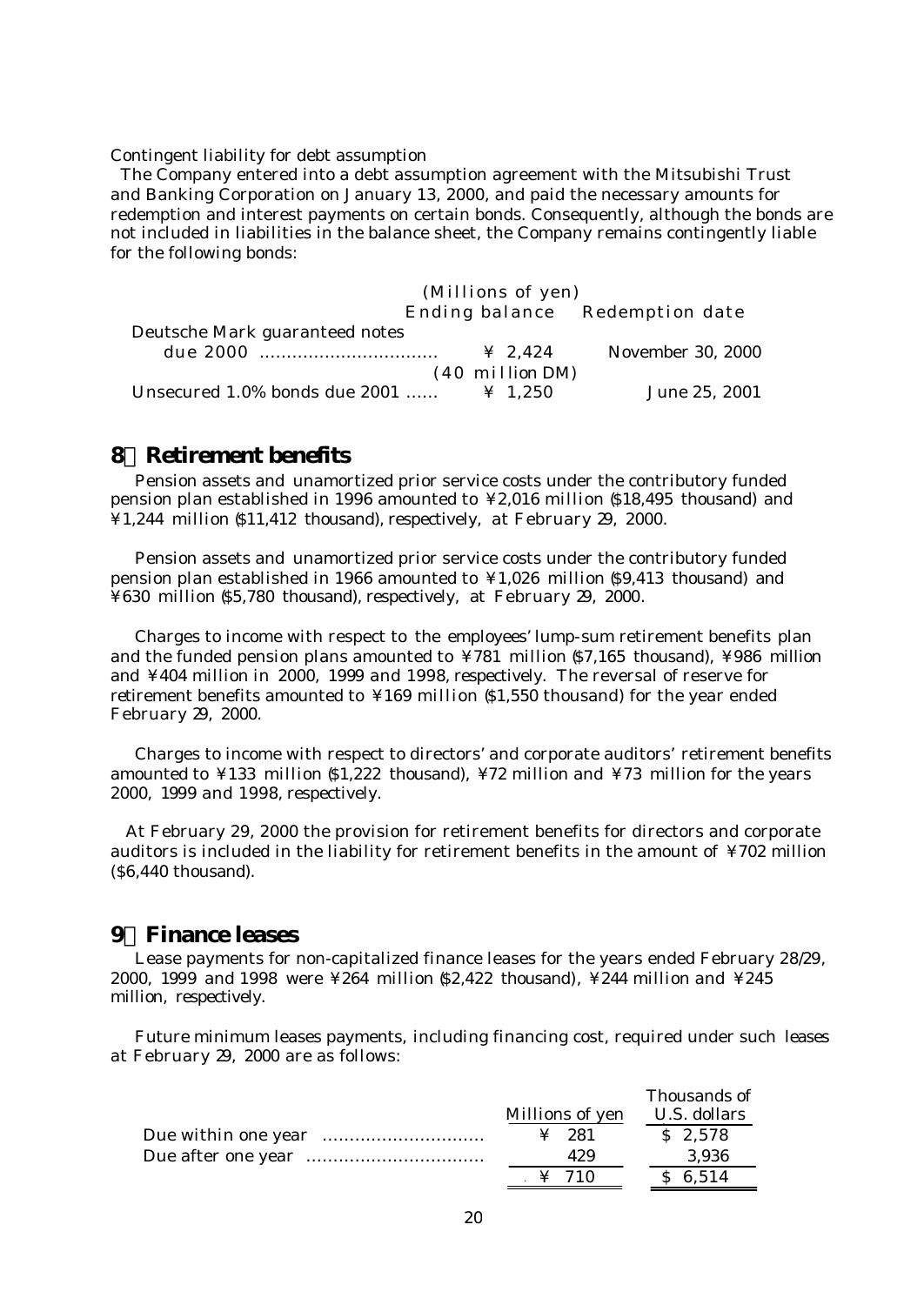# **10 Income taxes**

 Taxes on income consist of corporation, enterprise and inhabitants taxes. The aggregate normal statutory rate of taxes on income was approximately 47%, 51% and 51% for the years ended February 28/29, 2000, 1999 and 1998, respectively. Primarily as a result of (1) expenses not deductible for tax purposes and (2) the effects of timing differences in recognizing revenues and expenses for financial statements and tax returns, the actual effective tax rates differed from the aggregate normal statutory rates.

# **11 Stockholders' equity**

 The Commercial Code of Japan provides that an amount equal to at least 10% of cash dividends and other cash appropriations shall be set aside as a legal reserve until such reserve equals 25% of the amount of common stock. This reserve is not available for dividends but may be used to reduce a deficit by resolution of the stockholders or may be capitalized by resolution of the Board of Directors.

# **12. Related party transactions**

 Sales to non-consolidated subsidiaries and affiliates for the year ended February 28/29, 2000 and 1999, were ¥735 million (\$6,743 thousand) and ¥475 million, respectively.

 Receivables from and payables to non-consolidated subsidiaries and affiliates at February 28/29, 2000 and 1999, were as follows:

|      |                 | Thousands of |
|------|-----------------|--------------|
|      | Millions of yen | U.S. dollars |
| 2000 | 1999            | 2000         |
|      |                 | \$13,028     |
| 131  | 72              | 1.202        |

## **13. Contingent liabilities**

Contingent liabilities at February 29, 2000 were as follows:

|                                         |                              | Thousands of |
|-----------------------------------------|------------------------------|--------------|
|                                         | Millions of yen U.S. dollars |              |
| Notes receivable discounted             | $\mathbf{\Psi}$ 100          | $S$ 917      |
| Guarantee of loans of                   |                              |              |
| subsidiaries and affiliates             | 1.179                        | 10,816       |
| Debt assumption agreements (See Note 7) | 3,674                        | 33,706       |

 Guarantee of loans of subsidiaries and affiliates is shown after deducting the reserve for loss on loan guarantees of ¥594 million (\$5,450 thousand).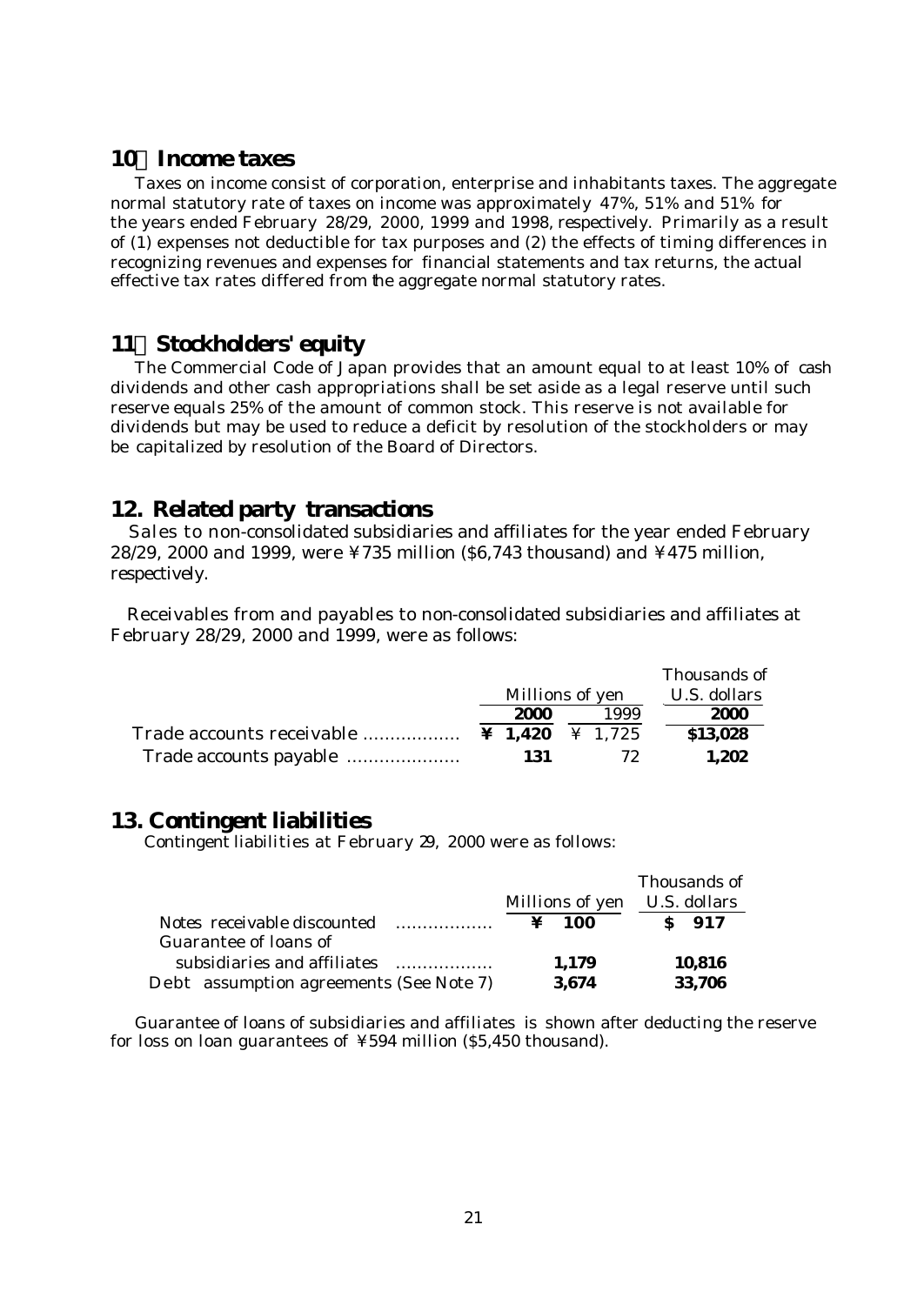# **14. Subsequent events**

(1) At the 2000 annual meeting of stockholders held on May 25, 2000, the appropriation of retained earnings for the year ended February 29, 2000 was duly approved as follows:

|                                        | Millions of yen | Thousands of<br>U.S. dollars |
|----------------------------------------|-----------------|------------------------------|
| Cash dividends                         |                 |                              |
| $¥10.00$ (\$0.092) per share<br>.      | $\angle 481$    | \$4,409                      |
| <b>Bonuses to directors</b>            |                 |                              |
|                                        | 59              | 541                          |
| Reserve for retirement of common stock | 1,870           | 17,156                       |
| Transfer to legal reserve              | 60              | 550                          |

(2) At the board of directors held on February 24, 2000, the Company resolved to acquire and retire 800 thousand shares of par value common stock out of profits within the limited total amount of ¥1,500 million by the time of the 2000 annual meeting of stockholders to be held on May 25, 2000. During the period, the Company purchased 605 thousand shares of common stock for a total amount of ¥974 million (\$8,936 thousand) from the stock market and retired them.